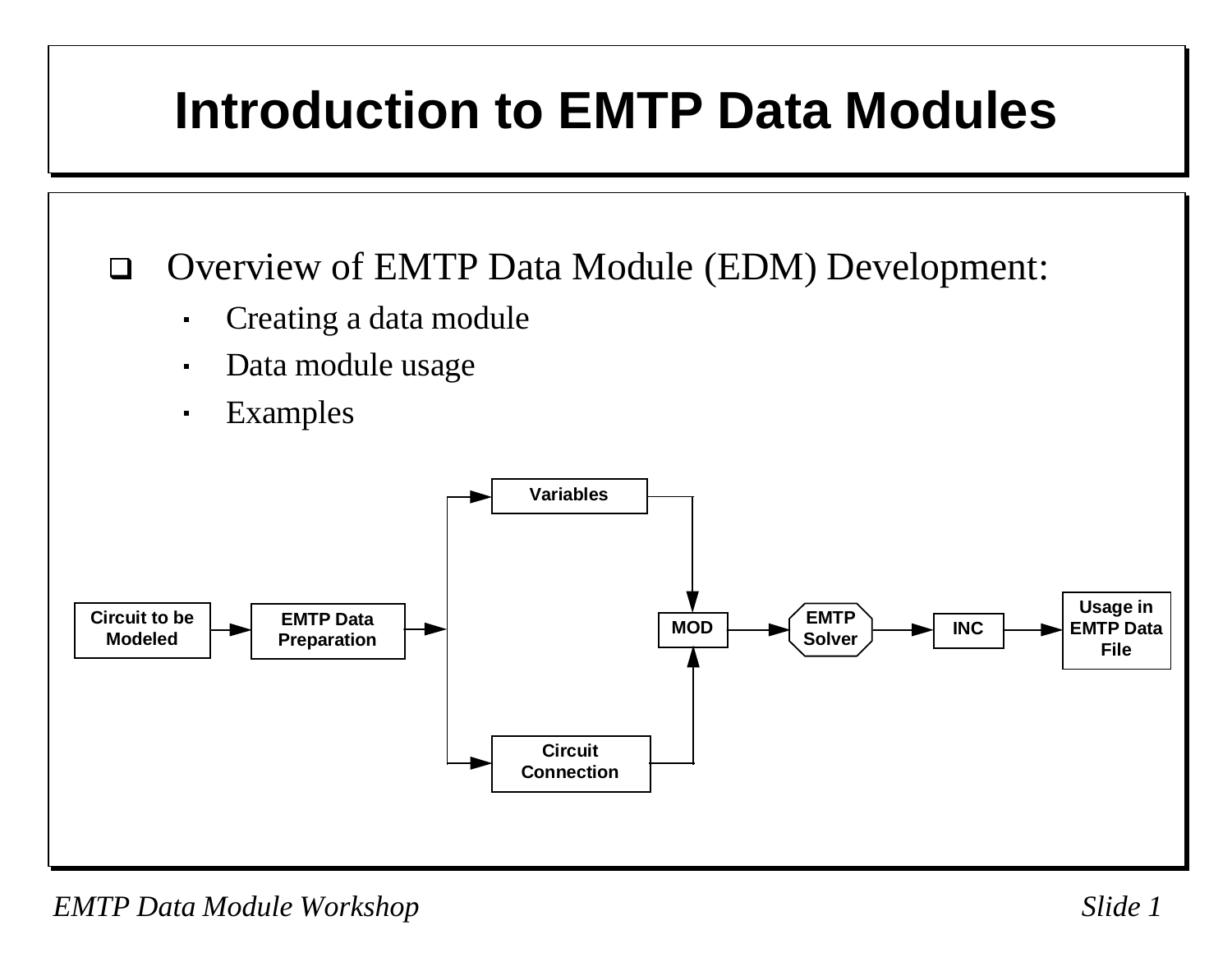#### **EMTP Data Modules - When and Why?**

- □ In general, a user should have already developed the equivalent model in an EMTP data case, and then wish to convert the data into a reusable data module.
- $\Box$  If a component/model is only going to be used once, the user will need to determine the usefulness of converting it into a module.
- $\Box$  A significant advantage of module usage is that they can be shared by a group, with one person responsible for development / maintenance and the others having access to the model.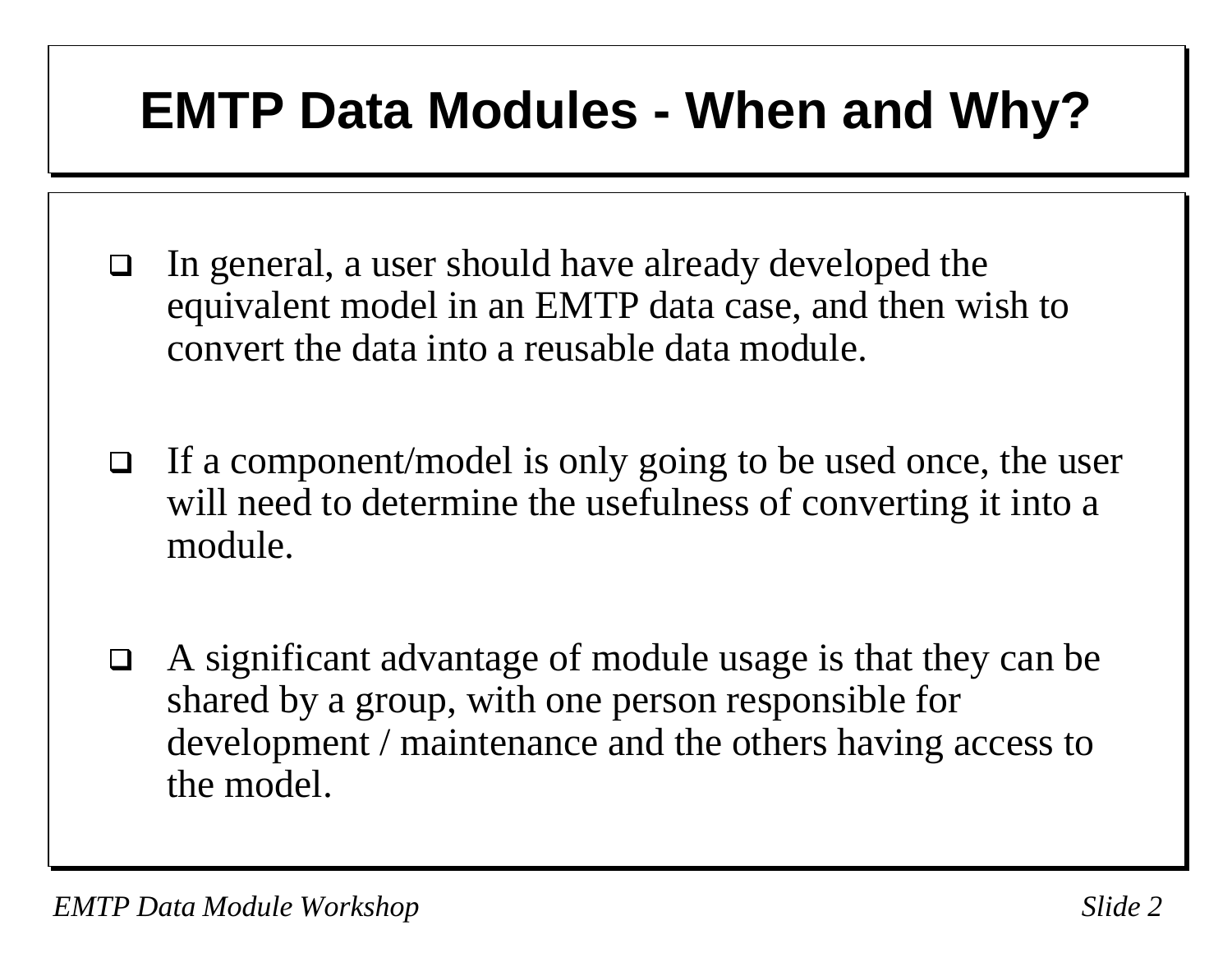#### **EMTP Data Modules - Overview**

- $\Box$  Grouping of Input Data (/ Cards)
	- $\blacksquare$ Grouping of Data Logically, Rather than by Rules
- $\Box$  Argument Substitution
	- $\blacksquare$ Character Strings (Bus Names), Numbers
- $\Box$ Transportability and Reliability
- $\Box$  Ease of Use
	- $\blacksquare$ \$INCLUDE Special Request Card

Rule Book: 19.1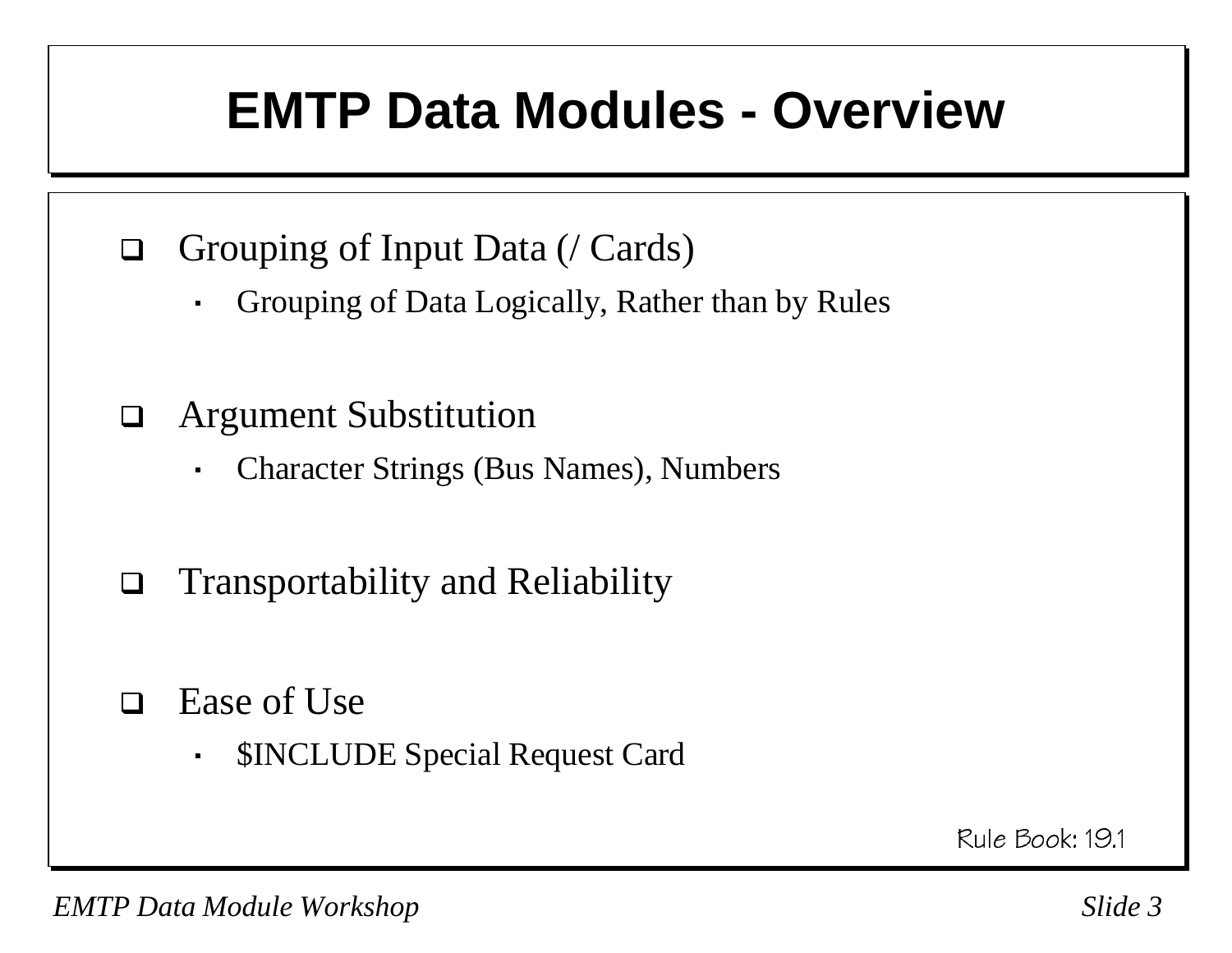# **Grouping of Input Data**

- $\Box$ Grouping of EMTP data is accomplished using "/" cards:
	- Method allows data to be grouped logically, rather than with the traditional EMTP structure:

Miscellaneous Data CardsBranch DataBLANK End of Branch DataSwitch DataBlank End of Switch Dataetc.

- Allows large complex data sets (i.e. PWM inverter/motor) to be divided into smaller more manageable groups of data.
- Six levels of nesting are allowed in data modules.

 $\blacksquare$ 

 $\blacksquare$ 

 $\blacksquare$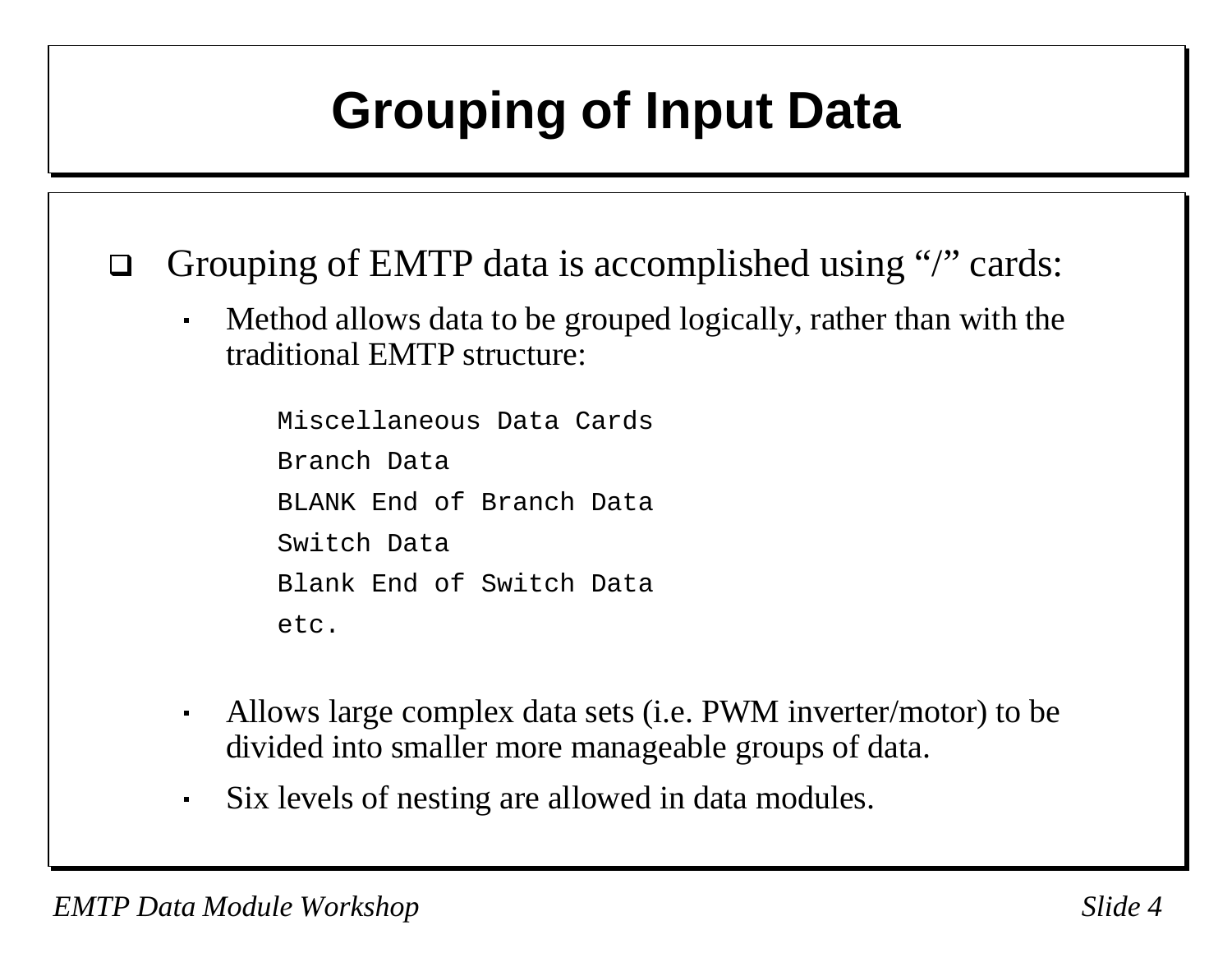# **Argument Substitution**

- $\Box$  Data modules provide the facility to substitute variables (arguments), rather that simply inserting a portion of data into the larger data case.
- $\Box$ Concept is similar to programming procedures or functions.

```
Function Root (iRoot, value)
Dim iRoot as Integer
Dim value as RealRoot = value^{\lambda}iRootEnd Function
```
 $\Box$ Arguments may be strings or numeric quantities.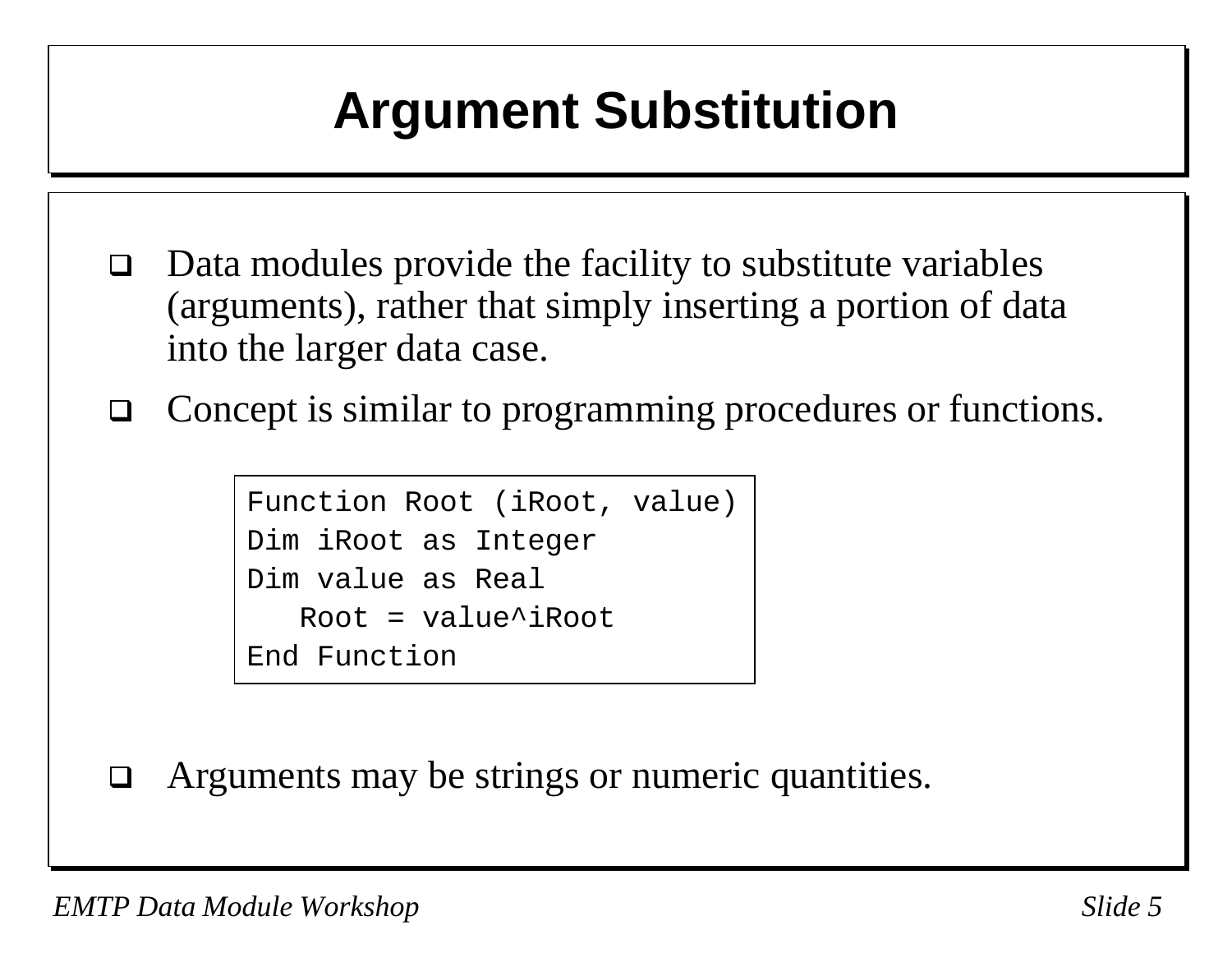## **Transportability/Reliability & Ease of Use**

- Each data module resides in a separate data file once development and testing is completed it requires no maintenance.
- $\Box$ Possibility of unknown errors is reduced.
- $\Box$ Modules can be reused in the same data case.
- $\Box$ Modules can be reused in different studies.
- $\Box$ Modules are easily incorporated using "\$INCLUDE" cards.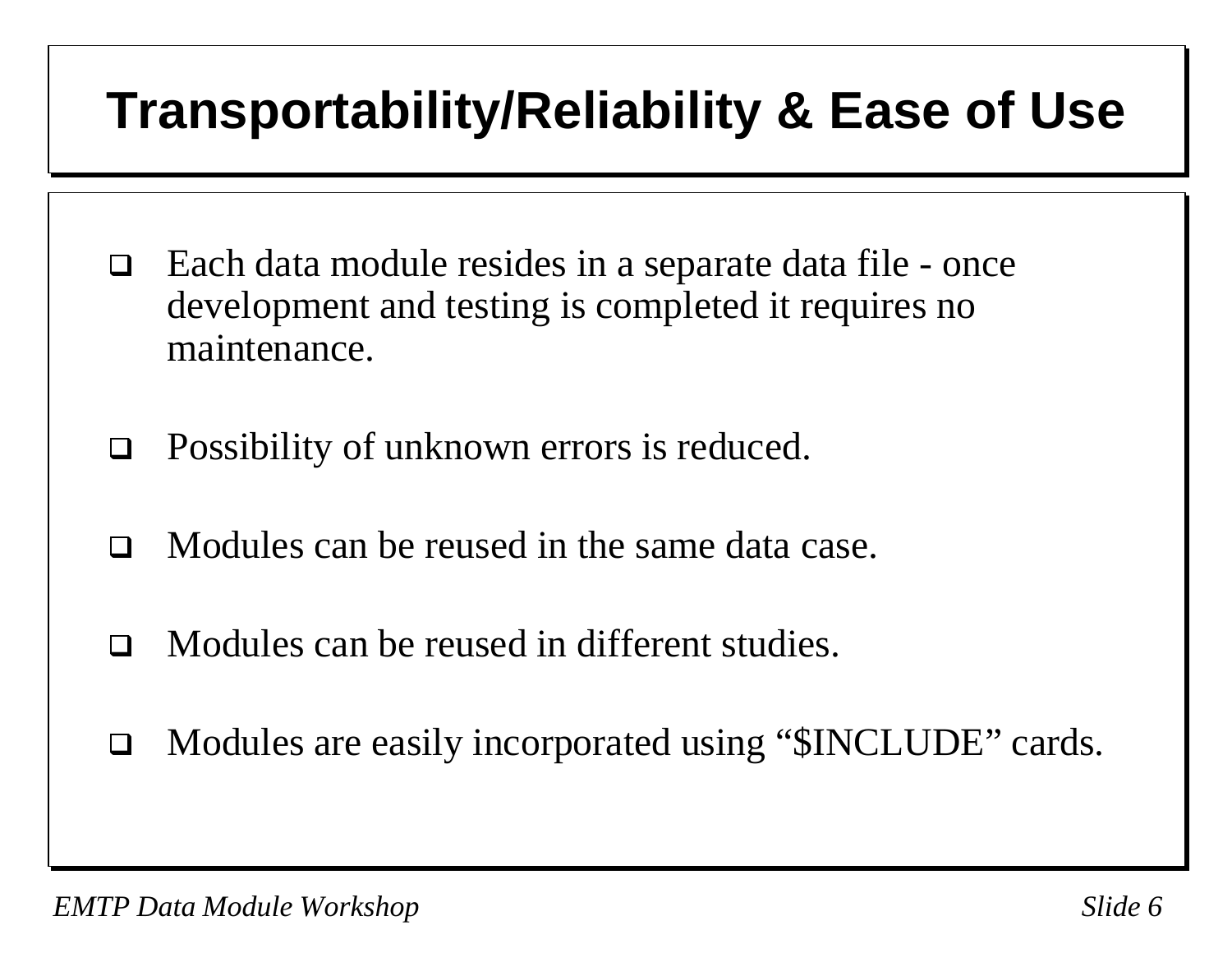#### **EDM Preamble / Declaration**

 A module may have three types of declarations, 'ARG', 'NUM', and 'DUM'.

- $\blacksquare$ 'ARG' argumen<sup>t</sup>
- $\mathbf{u}$  . 'NUM' numeric constants
- 'DUM' internal or dummy variables

| ARG TERML,<br>ZERORE, ZEROINDUCTAN, POSIRE, POSIINDUCTAN,<br>AMPLITUDES, TSTARTTIME, TSTOPTIMES, RDAMP1    | - ; NODES<br>- : SEQUENCE IMP.<br>; V, TSTART, TSTOP |
|------------------------------------------------------------------------------------------------------------|------------------------------------------------------|
| $\mathsf{C}$<br><b>NUM</b>                                                                                 | $-$ ;                                                |
| ZERORE, ZEROINDUCTAN, POSIRE, POSIINDUCTAN,<br>AMPLITUDES, TSTARTTIME, TSTOPTIMES, RDAMP1<br>$\mathcal{C}$ | $-$ ; SEQUENCE IMP.<br>; V, TSTART, TSTOP            |
| DUM INTERA, INTERB, INTERC                                                                                 | ; INTERNAL SOURCE                                    |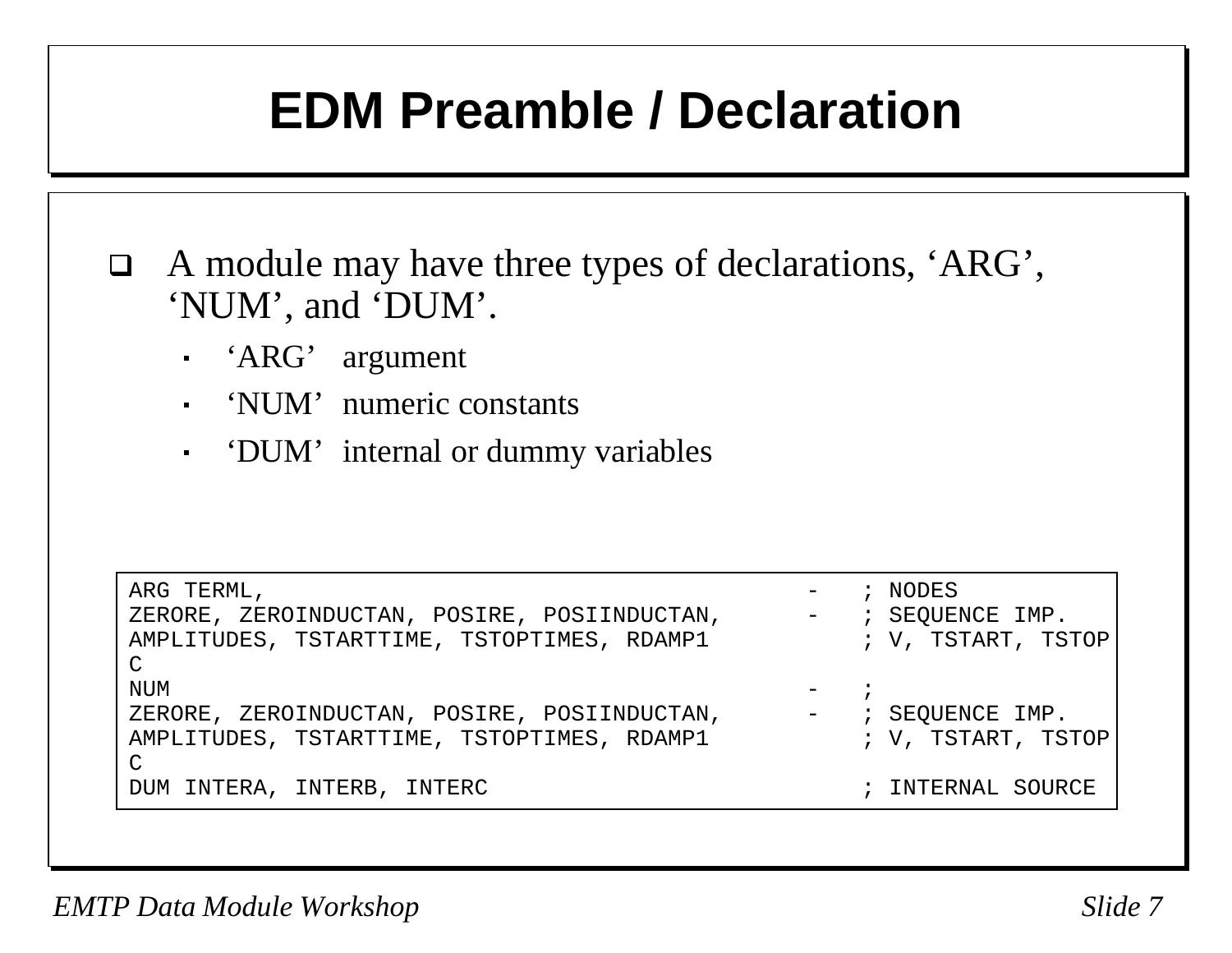## **EDM Preamble - Special Characters**

#### $\Box$ Special characters:

- $\cdot$  , continuation character
- ';' indicate rest of line is comment
- '#' indicate imbedded blanks
- '\_' indicate imbedded blanks in numeric field
- '?','@' one character substitution in column 80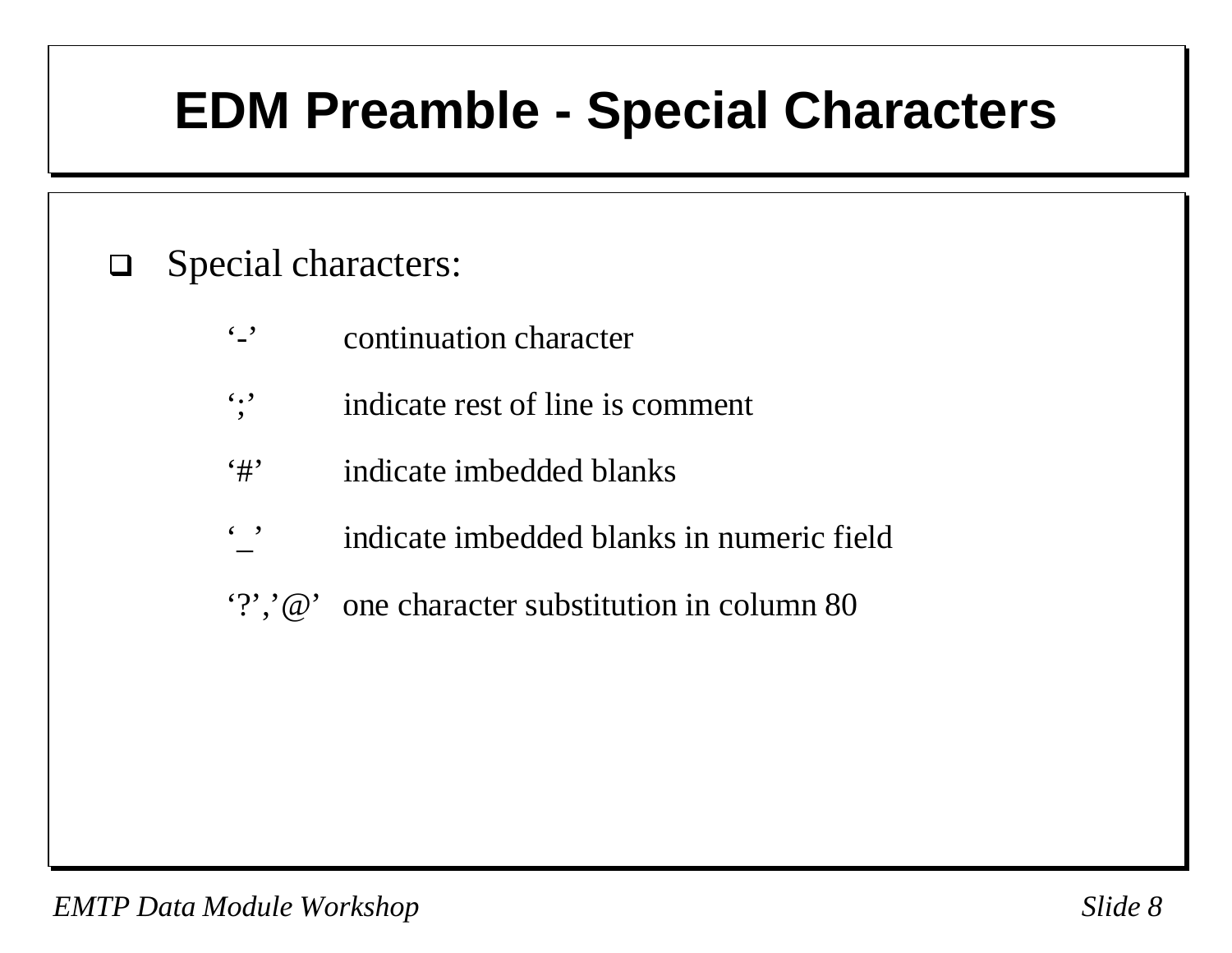## **External Variables - Type ARG**

- $\Box$  Type 'ARG' stands for argument and is used to pass all external variables to the module.
- $\Box$  All external variables (numeric or character string) must be declared as type 'ARG'.
- $\Box$  Variable type 'ARG' does not justify. It replaces a pattern as given in the argument list.
- $\Box$  A variable can be padded with blanks using the special character '#'.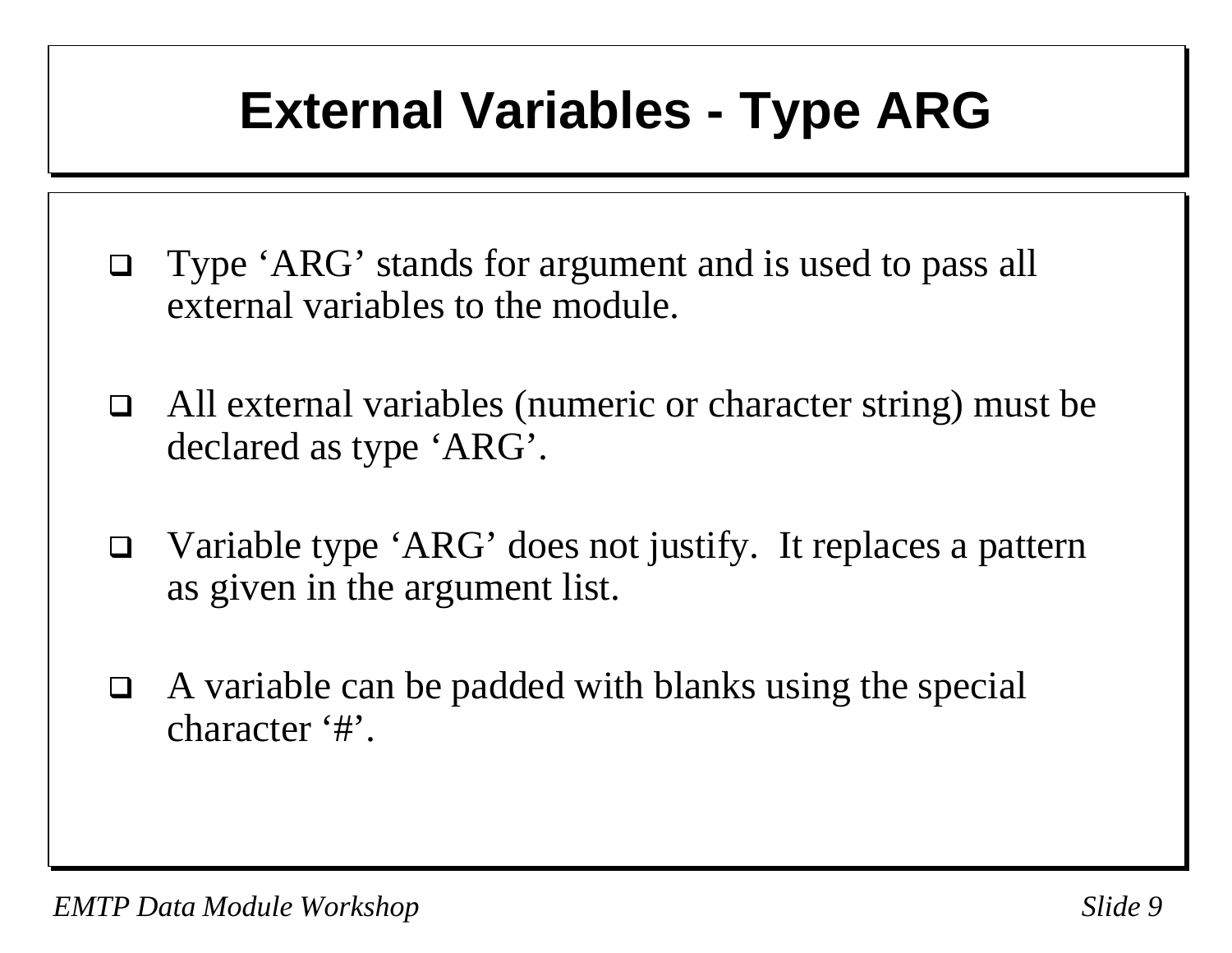#### **EDM Guidelines - Node Name Creation**

Single bus and three-phase node name examples:

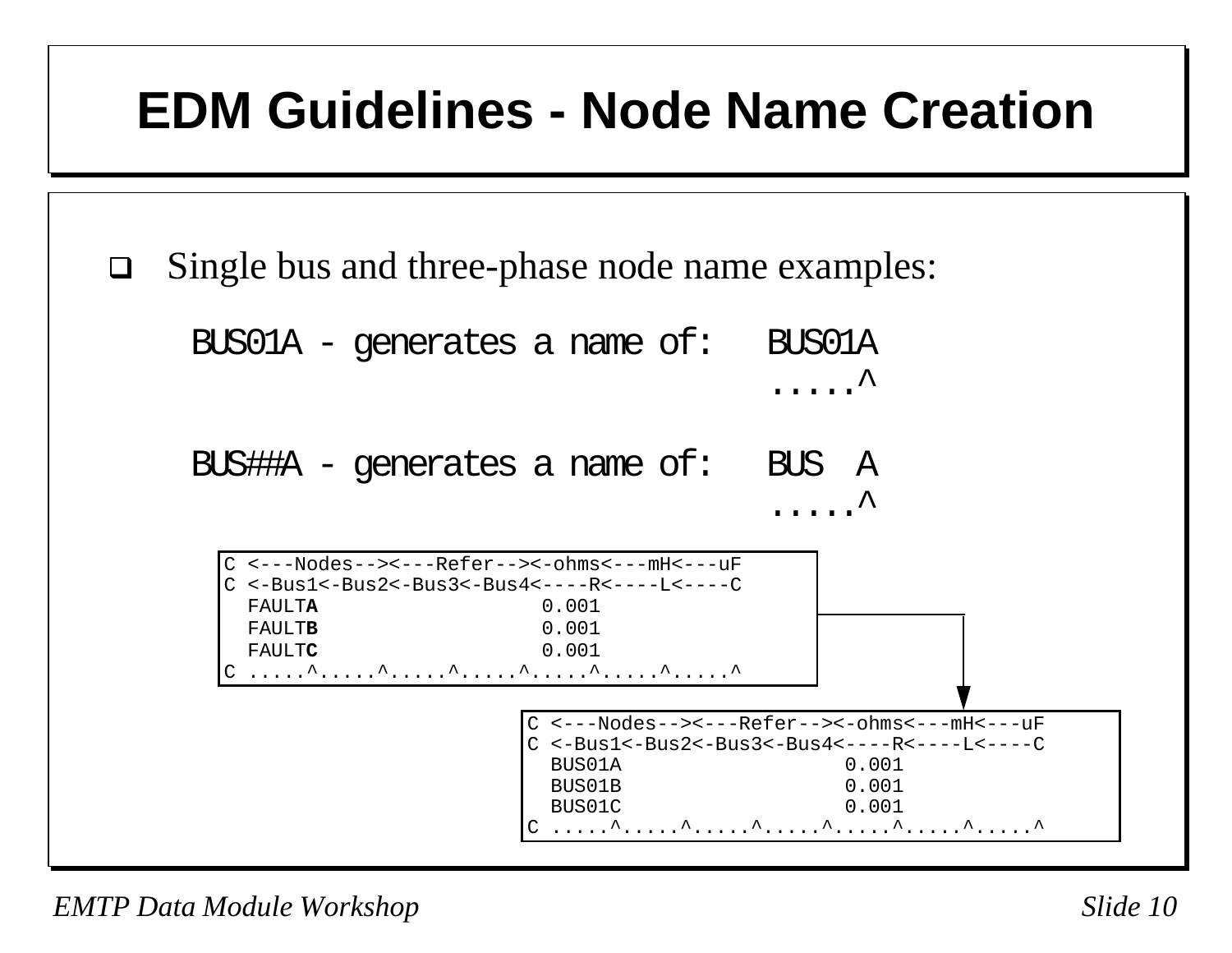### **Numeric Variables - Type NUM**

- Type 'NUM' is a subset of type 'ARG' and informs the program to expect a numeric string instead of an alphanumeric string.
- $\Box$ These variables replace numeric fields in the EMTP data.
- $\Box$  Users must refer to the actual EMTP rules - specify the width of the variable as the full width of the numeric field.
- $\Box$ Users may use the special character '\_' to imbed blanks in the field.
- $\Box$ In the "\$INCLUDE" statement, users may specify a numeric string that is less than the variable width - If this occurs the quantity is right justified.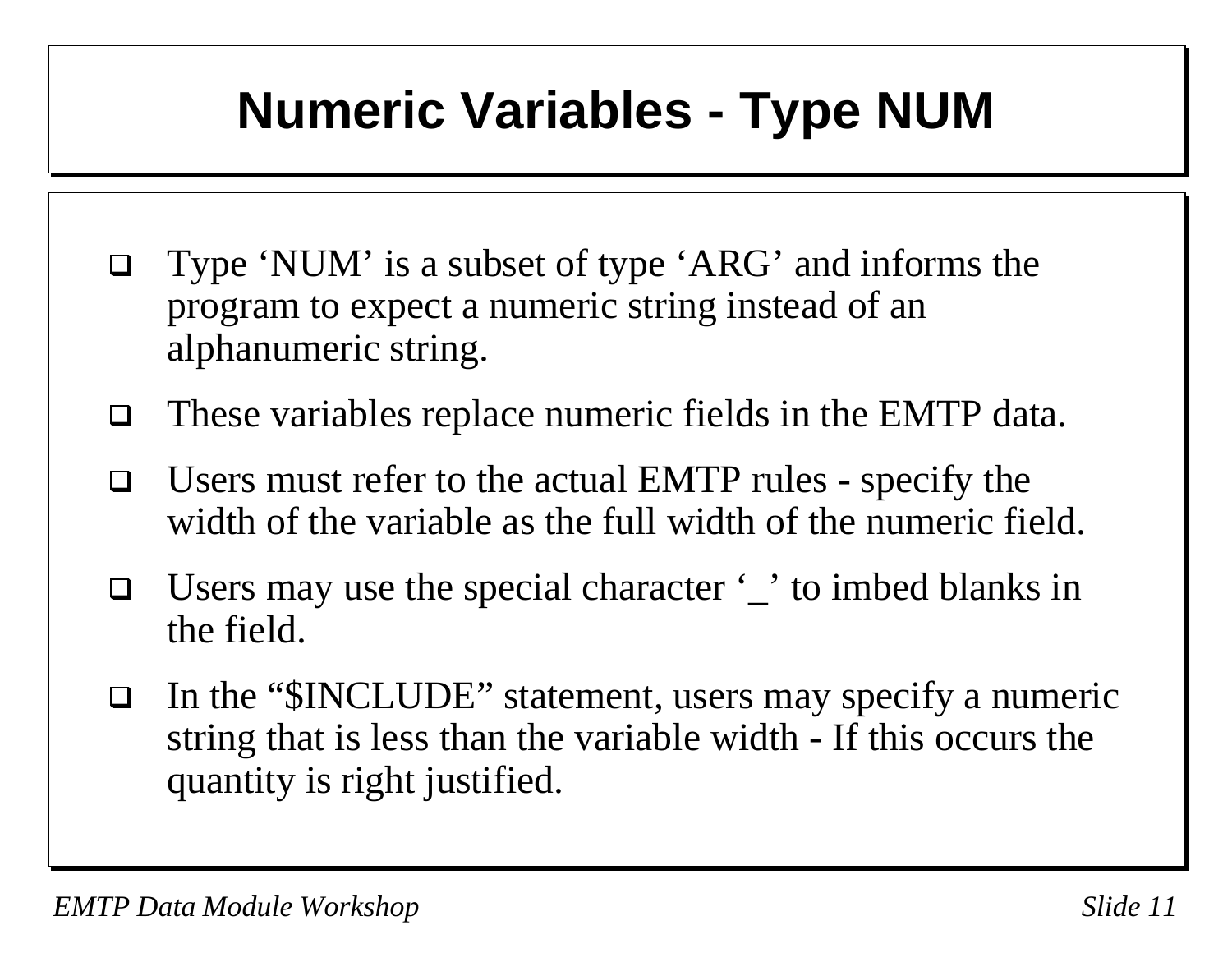### **EDM Guidelines - Numeric Quantities**

- $\Box$  For example: RDAMP1 refers to a resistor from nodes BUS01 to BUS02
	- C <---Nodes--><---Refer--><-Ohms<---mH<---uFC Bus1->Bus2->Bus3->Bus4-><----R<----L<----C BUS01**A**BUS02**A** RDAMP1C .....^.....^.....^.....^.....^.....^.....^
- $\Box$  When the module is used: '230KV', 'SEND1', and '200.00' are used

C <---Nodes--><---Refer--><-Ohms<---mH<---uFC Bus1->Bus2->Bus3->Bus4-><----R<----L<----C 230KV**A**SEND1**A** 200.00C .....^.....^.....^.....^.....^.....^.....^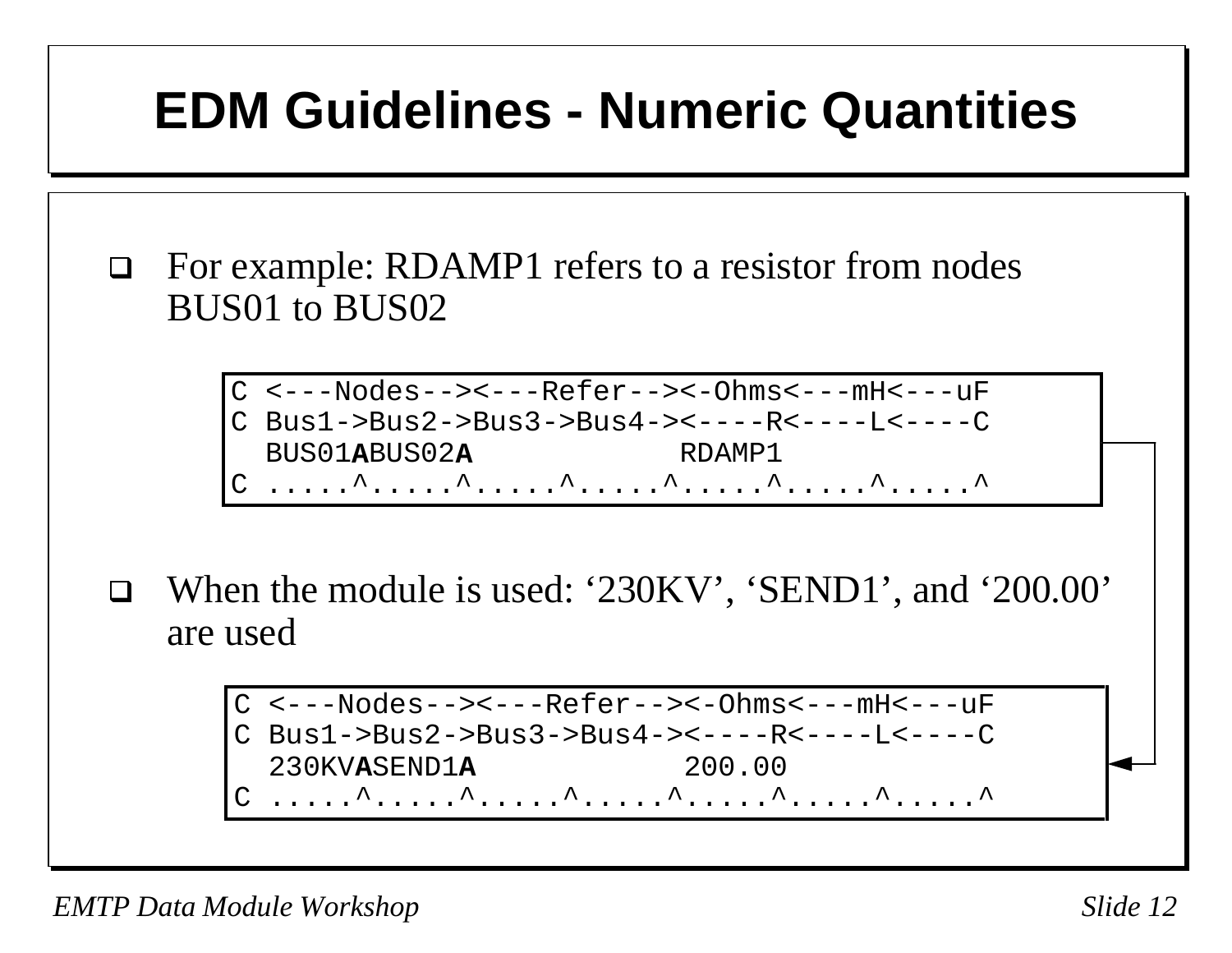## **Dummy Variables - Type DUM**

- $\Box$ Type 'DUM' refers to internal variables of a module.
- $\Box$  Variables of type 'DUM' must have a six character width and should begin with an alphanumeric character.
- $\Box$  An internal variable is replaced with a unique name created by the program.
- $\Box$ The program currently has 6000 dummy variables available.

| <b>Seed Key</b> | <b>First Name</b>  | <b>Last Name</b> |
|-----------------|--------------------|------------------|
| <b>DUM</b>      | DUM <sub>000</sub> | <b>DUM999</b>    |
| <b>DMU</b>      | DMU000             | <b>DMU999</b>    |
| <b>MDU</b>      | MDU000             | <b>MDU999</b>    |
| <b>MUD</b>      | MUD000             | <b>MUD999</b>    |
| UMD             | <b>UMD000</b>      | <b>UMD999</b>    |
| UDM             | <b>UDM000</b>      | UDM999           |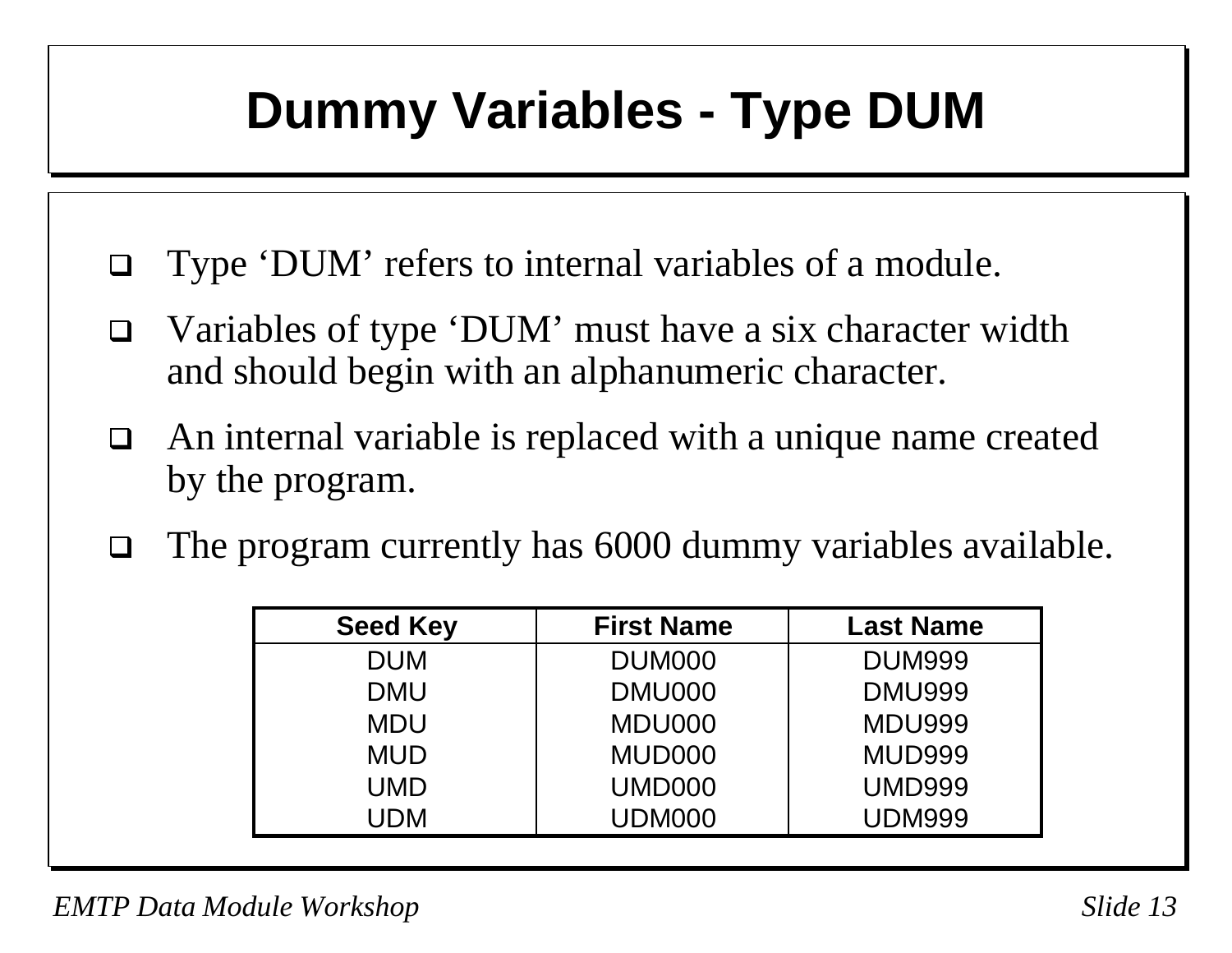# **EDM Body**

- The input formats and rules that need to be followed while building a MOD file are very similar to those while developing a regular EMTP data file.
- $\Box$  A major difference between a MOD file and a regular input file is that in the MOD file general character strings are used to replace all the determined node names and numerical values specified in the regular input file.
- $\Box$  In addition, all of the used character strings need to be declared as proper types.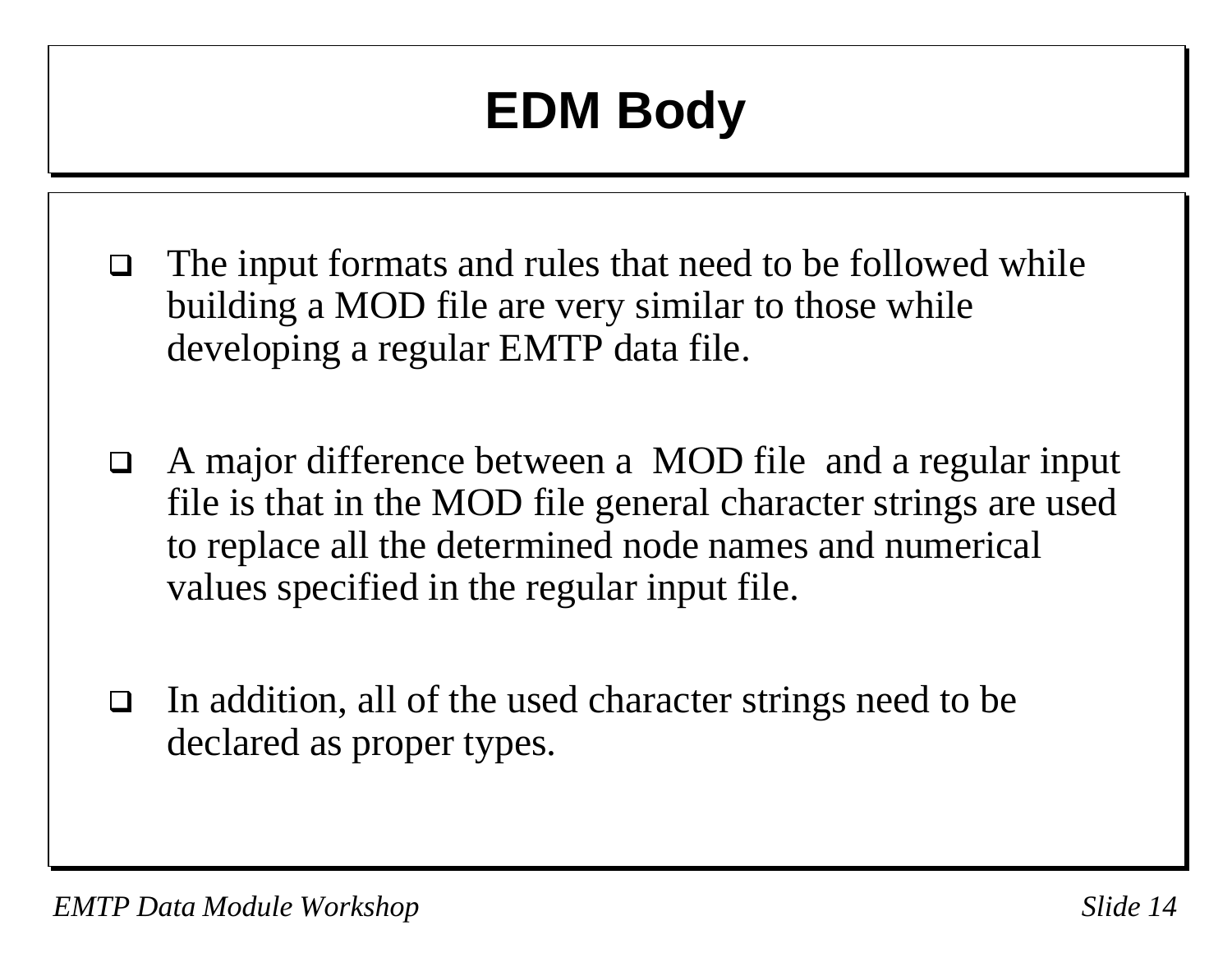#### **EDM Body - Data Sorting**

 $\Box$ Data sorting - "/" cards:

> /BRANCH indicate branch data/SWITCH indicate switch data/SOURCE indicate source data/TACS indicate TACS data/OUTPUT indicate output data /PLOT indicate plot data /REQUEST indicate special request card /STATISTICS indicate statistics request cards /END MODULE indicate end of a data module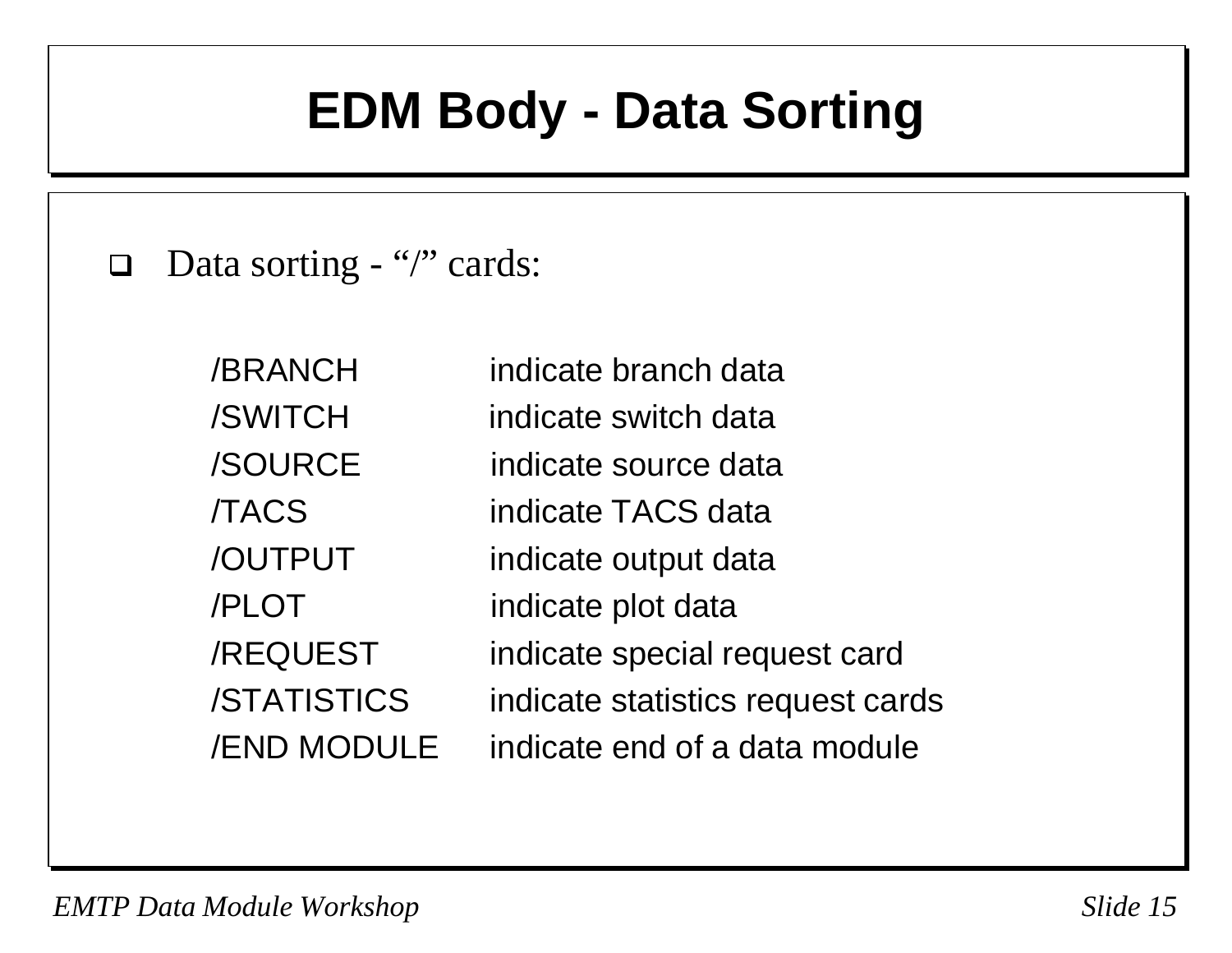#### **EDM Body - '\$' Request Cards**

- □ '\$' cards request the program to:
	- [1] Read another input file
	- [2] Set file attributes, such as directory
	- [3] Modify the contents of card images using argument list
	- [4] Change the 'seed key' of internal variables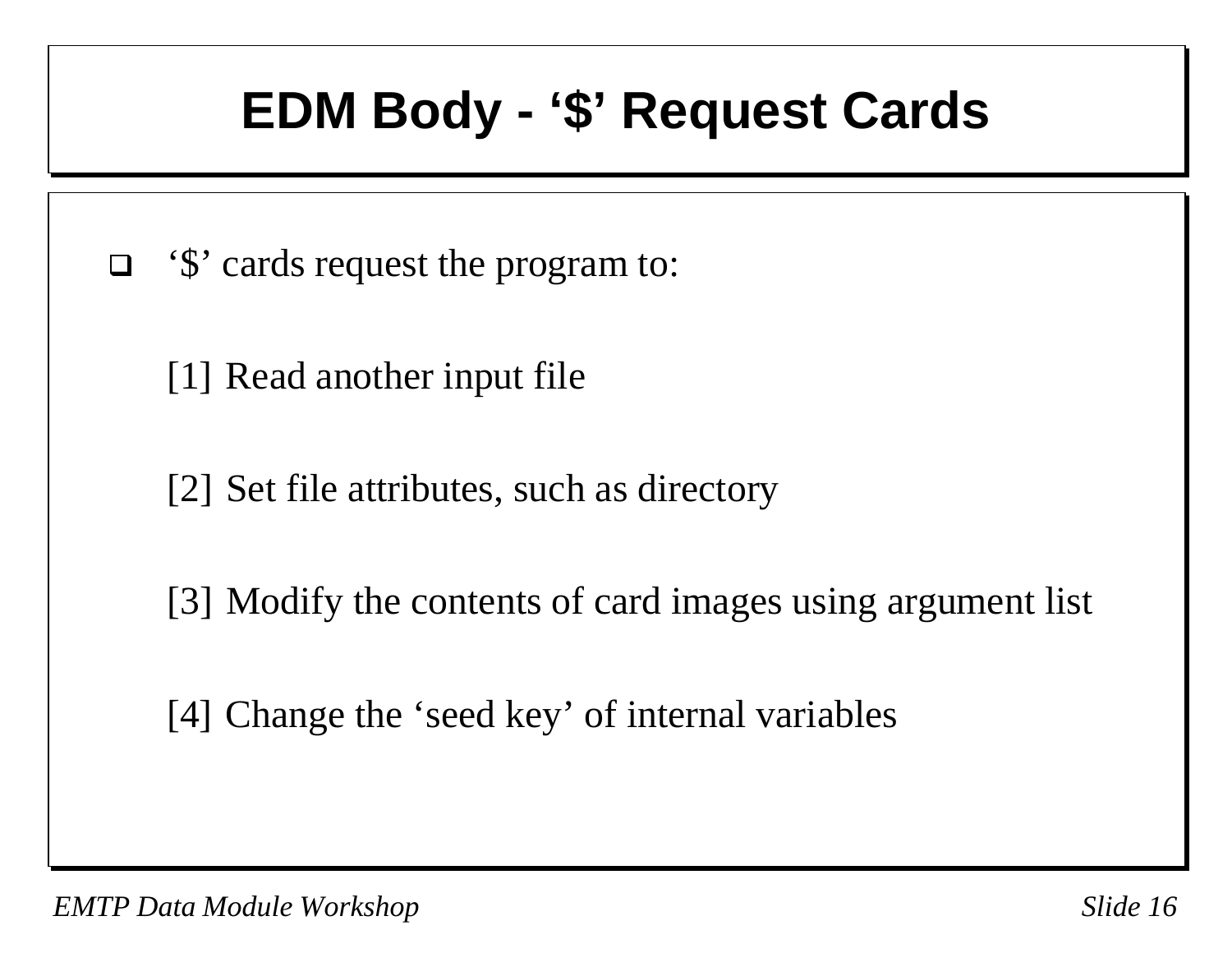## **EDM Guidelines - Converting MOD to INC**

 $\Box$ Process for Creating Modules:

[1] Write Module File (\*.MOD)

[2] Convert to Include File (\*.INC)

MODULE D:\EMTPFILE\WORKBOOK\VOLUME2\3PHEQUIV.MOD D:\EMTPFILE\WORKBOOK\VOLUME2\3PHEOUIV.INC ST<sub>O</sub>P

[3] Use Module via \$INCLUDE Request Card

\$PREFIX, D:\EMTPFILE\WORKBOOK\VOLUME2\ \$SUFFIX, .INC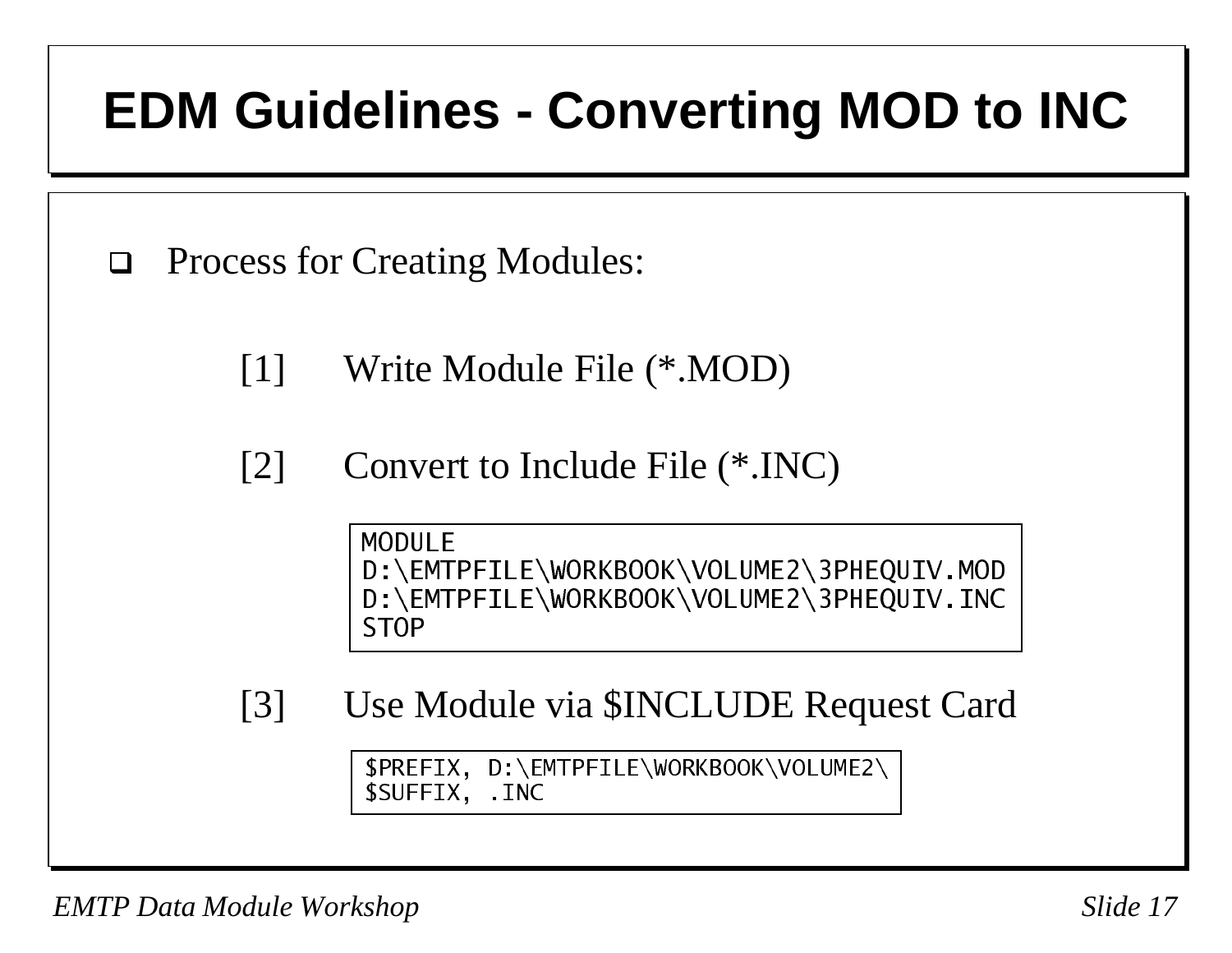#### **Module Usage**

#### \$INCLUDE

 $\blacksquare$ 

 $\blacksquare$ 

Intructs program to read another input file:

\$INCUDE filename argument, argument, argument, -; comment argument, argument  $\qquad$  i comment

#### $\Box$ \$PREFIX / \$SUFFIX

Informs the program of common file attributes (path, extension):

\$PREFIX prefix name \$SUFFIX suffix name

#### BLANK Cards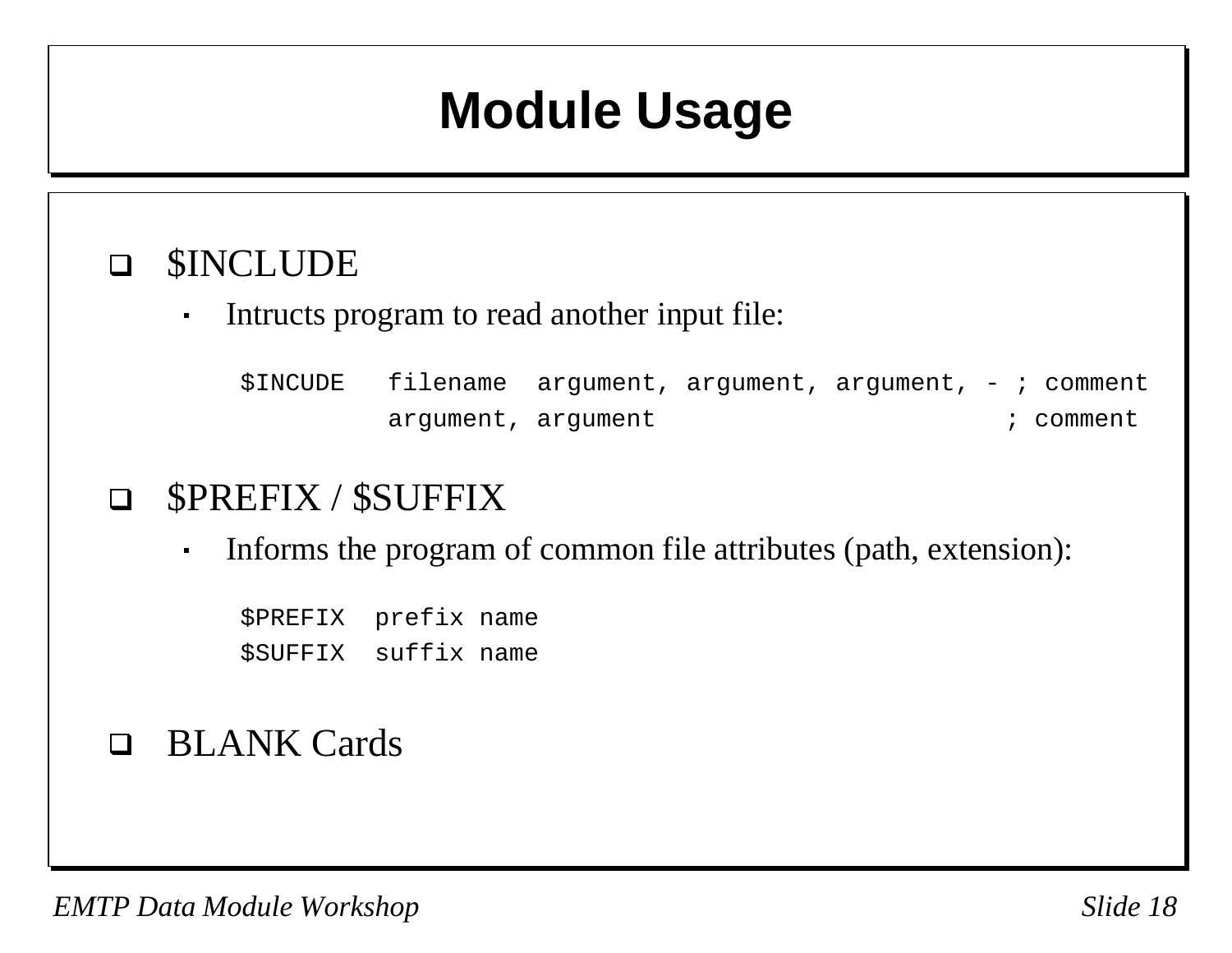#### **Module Usage - Blank Cards**

- □ Blank cards are required to terminate an EMTP data classes.
- $\Box$  Standard blank cards may not be used within modules and data files using modules.
- $\Box$  The keywork "BLANK ENDS" is used at the end of the data file.

BLANK ENDS TACSBLANK ENDS BRANCHBLANK ENDS SWITCHBLANK ENDS SOURCEBLANK ENDS OUTPUTBLANK ENDS PLOTBEGIN NEW DATA CASEBLANK END OF ALL DATA CASES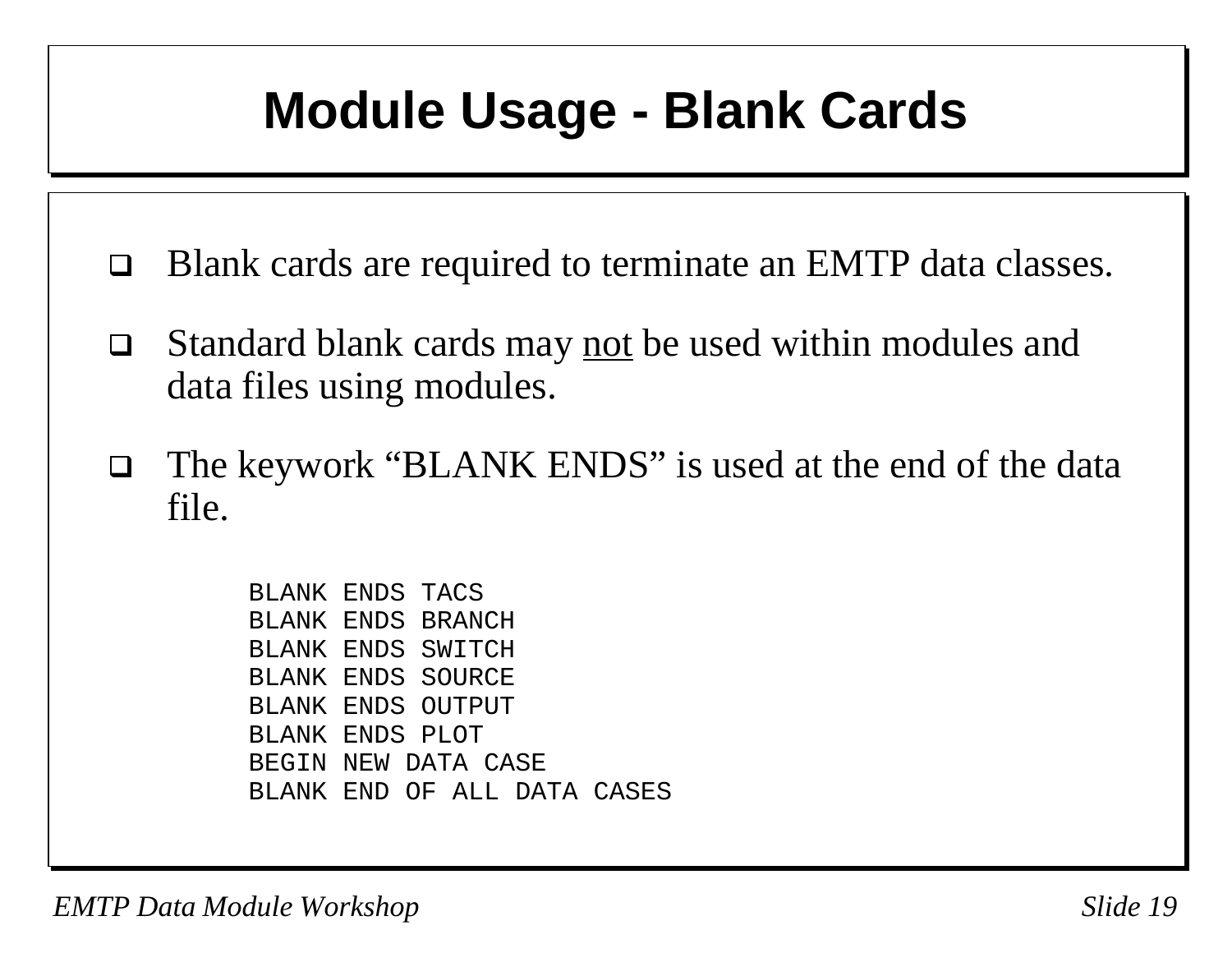## **EDM Guidelines - Some General Rules**

- $\Box$  There are several important rules to follow when creating modules. They include:
	- [1] Each data block must start with the proper '/' card
	- [2] A '\$' card can be part of a data block
	- [3] If an '\$INCLUDE' card is embedded in a data block then it must be followed with the proper '/' card
	- [4] The first eleven  $(11)$  characters of a line in a module must not be 'BLANK ENDS'. This pattern is a keyword and is used at the end of the EMTP data file.
	- [5] The body of a module must end with a '/ENDMODULE' card, followed by a '\$EOF' card.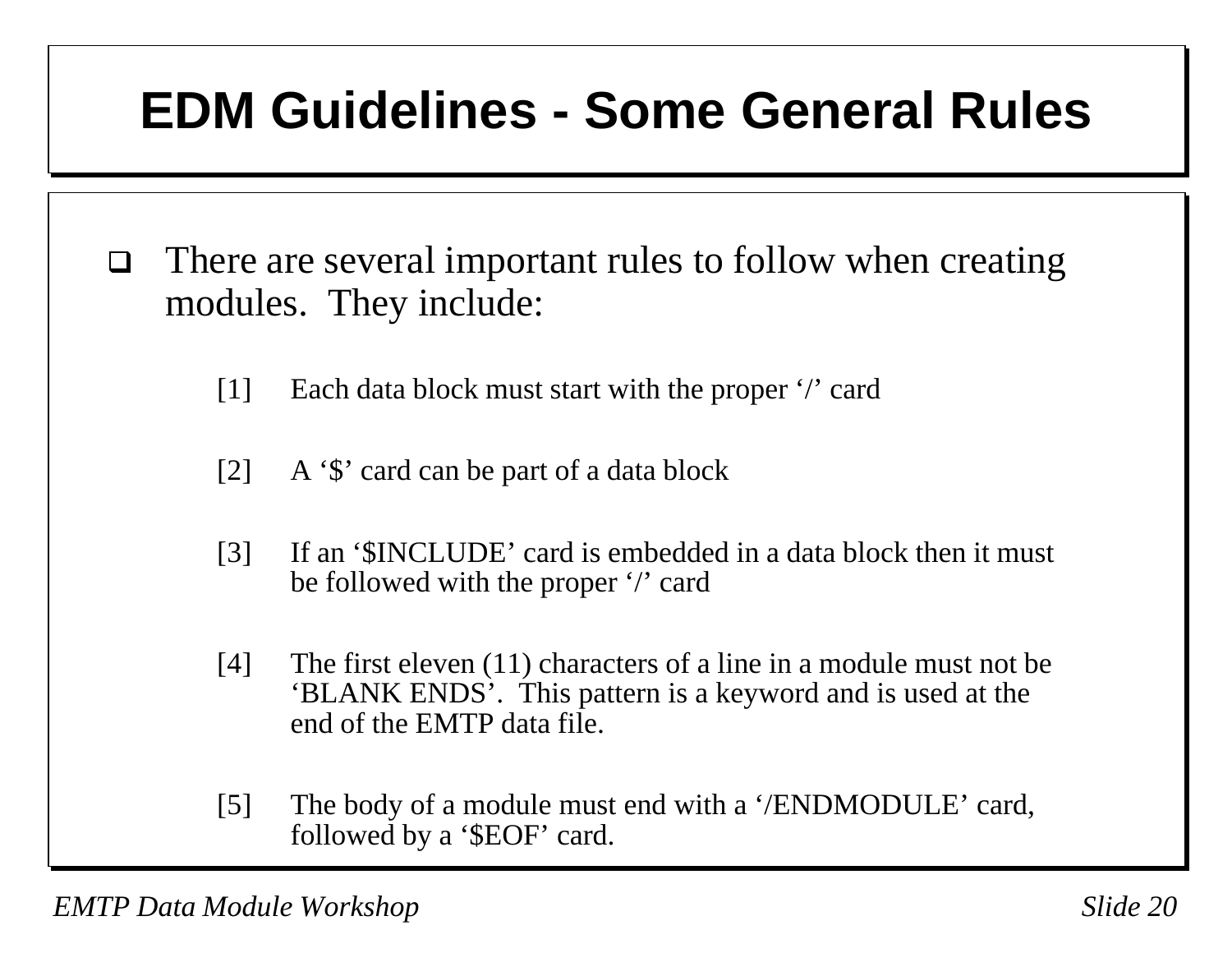# **Module Example #1 - 3PHEQUIV**  $\Box$  Three-phase source equivalent - **3PHEQUIV** MODULE: 3PHEQUIV TERMLx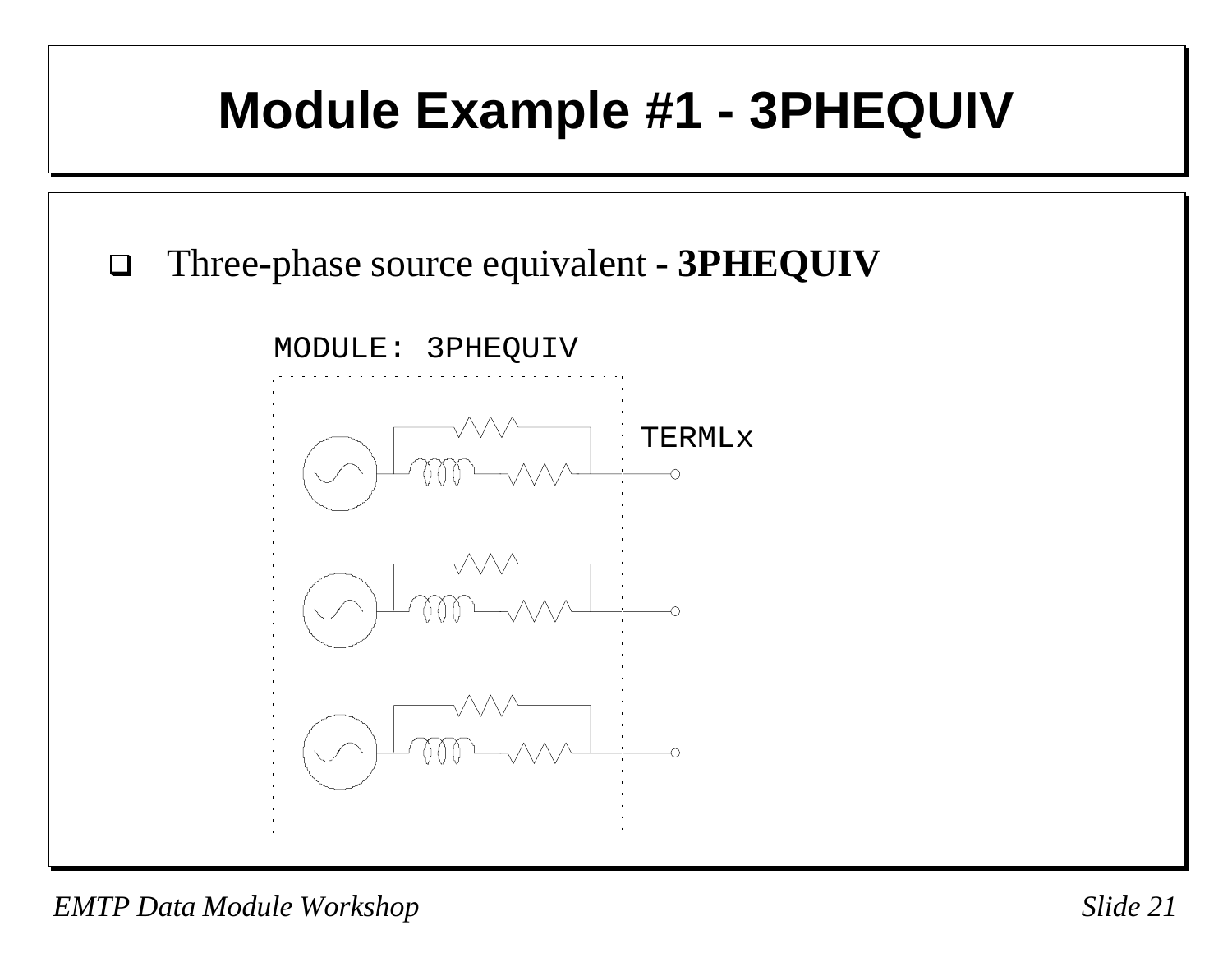## **Module 3PHEQUIV - Argument List**

| Argument            | <b>Description</b>                                 | <b>Type</b> | Length          |  |  |
|---------------------|----------------------------------------------------|-------------|-----------------|--|--|
| <b>TERML</b>        | Output terminal name<br>5 characters + $(A)(B)(C)$ | <b>ARG</b>  | 5               |  |  |
| <b>ZERORE</b>       | Zero sequence source<br>resistance $(\Omega)$      | <b>NUM</b>  | 6               |  |  |
| <b>ZEROINDUCTAN</b> | Zero sequence source<br>inductance (mH)            | <b>NUM</b>  | 12 <sup>2</sup> |  |  |
| <b>POSIRE</b>       | Positive sequence source<br>resistance $(\Omega)$  | <b>NUM</b>  | 6               |  |  |
| <b>POSIINDUCTAN</b> | Positive sequence source<br>inductance (mH)        | <b>NUM</b>  | 12 <sup>2</sup> |  |  |
| <b>AMPLITUDES</b>   | Voltage source (peak voltage,<br>phase-to-ground)  | <b>NUM</b>  | 10              |  |  |
| <b>TSTARTTIME</b>   | Start time (sec), -1.0 for<br>steady-state         | <b>NUM</b>  | 10              |  |  |
| <b>TSTOPTIMES</b>   | Stop time (sec), 9999. for<br>entire simulation    | <b>NUM</b>  | 10              |  |  |
| RDAMP1              | Parallel damping resistor $(\Omega)$               | <b>NUM</b>  | 6               |  |  |
| <b>COM</b>          | Comment                                            | N/A         | N/A             |  |  |
| INTERA(B)(C)        | Internal nodes for voltage<br>source connection    | <b>DUM</b>  | 6               |  |  |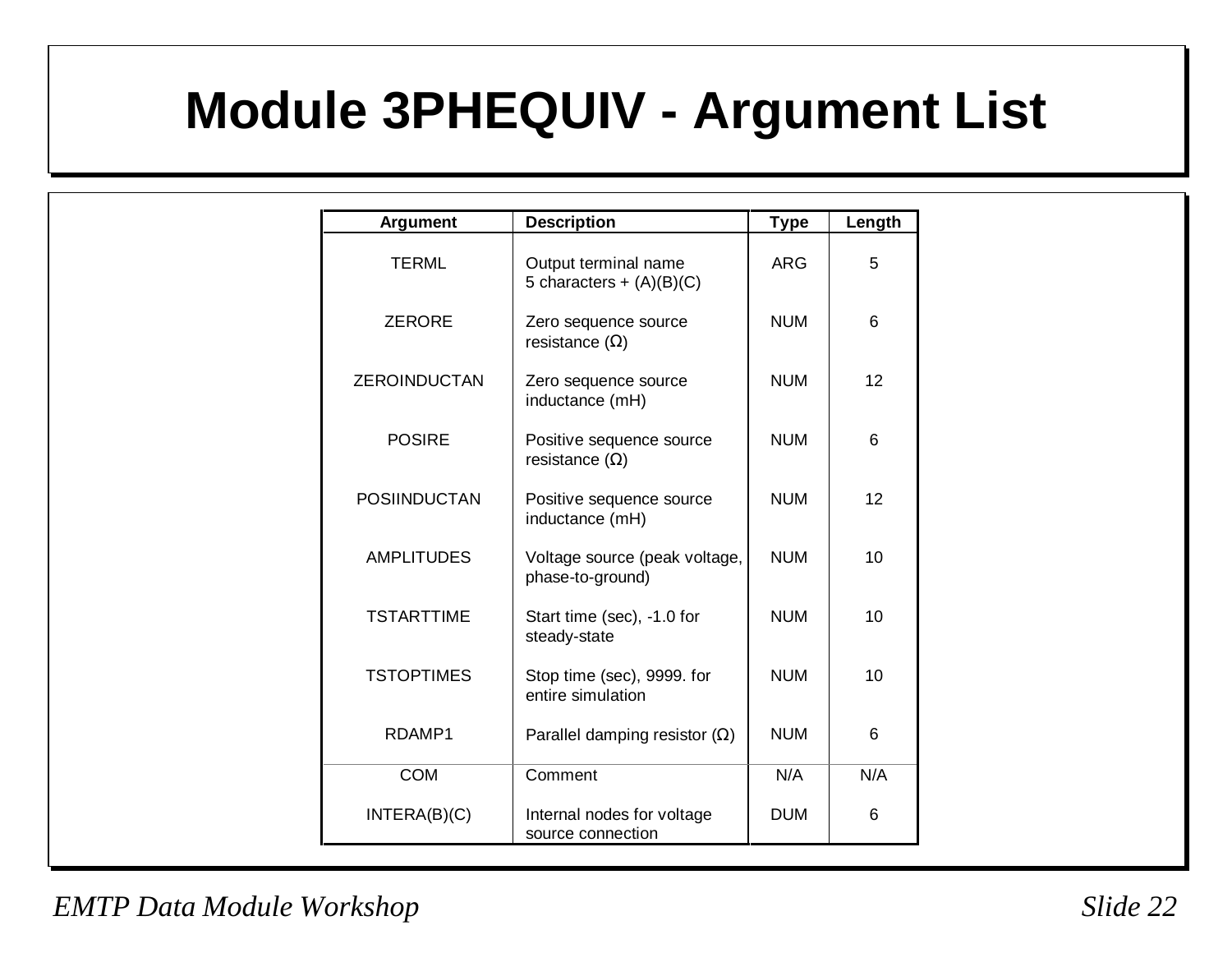#### **Module 3PHEQUIV - .MOD File**

ARG TERML,  $\qquad \qquad - \qquad ;$  ELECTRIC NODES ZERORE, ZEROINDUCTAN, POSIRE, POSIINDUCTAN, - ; SEQUENCE IMP. AMPLITUDES, TSTARTTIME, TSTOPTIMES, RDAMP1  $\qquad$  ; V, TSTART, TSTOP  $\mathcal{C}$ NUM  $-$  ; ZERORE, ZEROINDUCTAN, POSIRE, POSIINDUCTAN, - ; SEQUENCE IMP. AMPLITUDES, TSTARTTIME, TSTOPTIMES, RDAMP1  $\qquad$  ; V, TSTART, TSTOP  $\cap$ DUM INTERA, INTERB, INTERC  $\qquad \qquad ; \qquad \text{INTERAL}$  SOURCE CONN.  $\mathcal{C}$ /BRANCH C <---Nodes--><---Refer--><-Ohms<---------mHC <-Bus1<-Bus2<-Bus3<-Bus4<----R<----------L51**TERML**AINTERA **ZEROREZEROINDUCTAN**. . . . . .^ . . . . .^ . . . . .^ . . . . . . . ^ . . . . . . . . . . . ^ Zero Sequence 52**TERML**BINTERB **POSIREPOSIINDUCTAN**C .....^.....^xxxxxxxxxxxx.....^...........^ Positive Sequence 53**TERML**CINTERC  $C_1, \ldots,$ ^.....^ $\chi$ xxxxxxxxxxx.....^.............^ CC <---Nodes--><---Refer--><-Ohms<---mH<---uF<--------------------------------OutC Bus1->Bus2->Bus3->Bus4-><----R<----L<----C V**TERML**AINTERA **RDAMP1TERML**BINTERB **RDAMP1TERML**CINTERC **RDAMP1** C .....^.....^.....^.....^.....^.....^.....^xxxxxxxxxxxxxxxxxxxxxxxxxxxxxxxxxxx^ $\Gamma$ /SOURCE C <--Bus<I<-----Ampl<-----Freq<----Phase<-------A1<------T1><---Tstart<----Tstop 14INTERA 1**AMPLITUDES** 60.0 0.0 **TSTARTTIMETSTOPTIMES**14INTERB 1**AMPLITUDES** 60.0 -120.0 **TSTARTTIMETSTOPTIMES**14INTERC 1**AMPLITUDES** 60.0 120.0 **TSTARTTIMETSTOPTIMES** C .....^.^.........^.........^.........^.........^........^..........^.........^/ENDMODULE \$EOF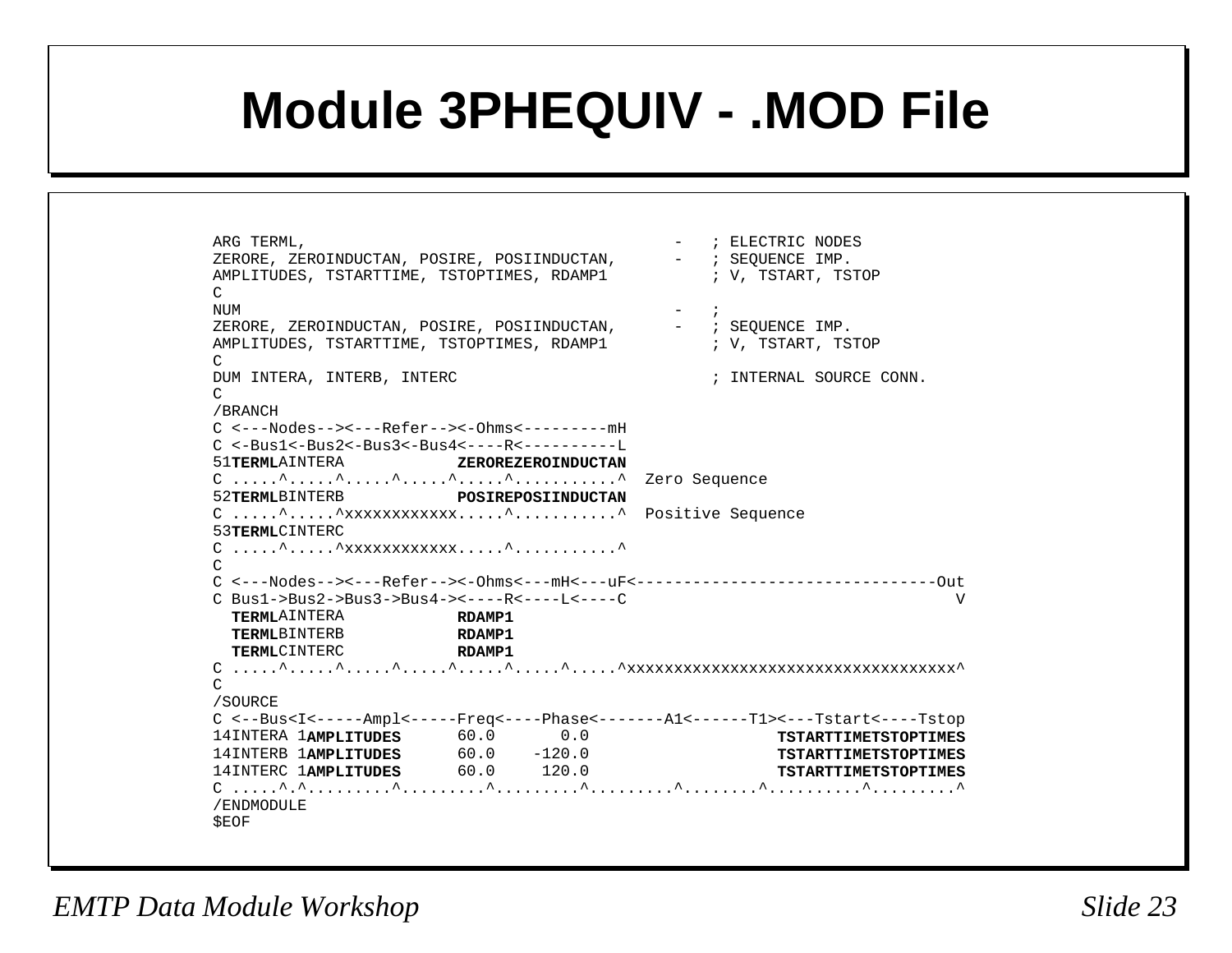#### **Module 3PHEQUIV - .INC File**

| KEND                                                                                                                                             | $\overline{7}$<br>14         | 32<br>7      | 44<br>32       | 14<br>14     | $\overline{7}$<br>20 | 32<br>70 | 44<br>80           | 14<br>- 8      | 7<br>20     | 14<br>70 | 7<br>80      | 32<br>8              | 14<br>$20^{\circ}$ | - 7<br>70 | 32<br>80 |
|--------------------------------------------------------------------------------------------------------------------------------------------------|------------------------------|--------------|----------------|--------------|----------------------|----------|--------------------|----------------|-------------|----------|--------------|----------------------|--------------------|-----------|----------|
| KTEX                                                                                                                                             | 8<br>1                       | 0            | $\overline{0}$ | $\mathbf{1}$ | $\overline{1}$       | 0        | $0 \qquad \qquad$  |                | $1 \quad 1$ | 1        | $\mathbf{1}$ | 0                    | $\mathbf{1}$       | 1         | $\Omega$ |
|                                                                                                                                                  | $\mathbf{1}$<br>$\mathbf{1}$ | $\mathbf{1}$ | $\Omega$       | $\mathbf{1}$ | $\overline{0}$       | $\Omega$ | $\Omega$           | $\overline{1}$ | $\bigcap$   | $\Omega$ | $\Omega$     | $\mathbf{1}$         | $\Omega$           | $\Omega$  | $\Omega$ |
| C EMTP Data Module: 3PHEOUIV<br>C                                                                                                                |                              |              |                |              |                      |          |                    |                |             |          |              |                      |                    |           |          |
| C Description: Three-Phase Equivalent Source                                                                                                     |                              |              |                |              |                      |          |                    |                |             |          |              |                      |                    |           |          |
| C                                                                                                                                                |                              |              |                |              |                      |          |                    |                |             |          |              |                      |                    |           |          |
| C Created: 5/2/94 (TEG/LT) Last Updated: 5/2/94 (TEG)                                                                                            |                              |              |                |              |                      |          |                    |                |             |          |              |                      |                    |           |          |
| C                                                                                                                                                |                              |              |                |              |                      |          |                    |                |             |          |              |                      |                    |           |          |
| C Usage: 3PHEQUIV TERML, R0, L0, R1, L1, VPEAK, TSTART, TSTOP, RDAMP1 ; COM                                                                      |                              |              |                |              |                      |          |                    |                |             |          |              |                      |                    |           |          |
| C<br>/BRANCH                                                                                                                                     |                              |              |                |              |                      |          |                    |                |             |          |              |                      |                    |           |          |
| C <---Nodes--><---Refer--><-0hms<---------mH                                                                                                     |                              |              |                |              |                      |          |                    |                |             |          |              |                      |                    |           |          |
| $C < -Bus1 < -Bus2 < -Bus3 < -Bus4 < - - - R < - - - - - - L$                                                                                    |                              |              |                |              |                      |          |                    |                |             |          |              |                      |                    |           |          |
| 51TERMLAINTERA                                                                                                                                   |                              |              |                |              |                      |          | ZEROREZEROINDUCTAN |                |             |          |              |                      |                    |           |          |
|                                                                                                                                                  |                              |              |                |              |                      |          |                    |                |             |          |              |                      |                    |           |          |
| 52TERMLBINTERB                                                                                                                                   |                              |              |                |              |                      |          | POSIREPOSIINDUCTAN |                |             |          |              |                      |                    |           |          |
|                                                                                                                                                  |                              |              |                |              |                      |          |                    |                |             |          |              |                      |                    |           |          |
| 53TERMLCINTERC                                                                                                                                   |                              |              |                |              |                      |          |                    |                |             |          |              |                      |                    |           |          |
| $C_1, \ldots, \hat{}', \ldots, \hat{}'$ xxxxxxxxxxxxx $\hat{}', \ldots, \ldots, \hat{}''$                                                        |                              |              |                |              |                      |          |                    |                |             |          |              |                      |                    |           |          |
| $\mathsf{C}$                                                                                                                                     |                              |              |                |              |                      |          |                    |                |             |          |              |                      |                    |           |          |
|                                                                                                                                                  |                              |              |                |              |                      |          |                    |                |             |          |              |                      |                    |           |          |
| C Bus1->Bus2->Bus3->Bus4-><----R<----L<----C                                                                                                     |                              |              |                |              |                      |          |                    |                |             |          |              |                      |                    |           | V        |
|                                                                                                                                                  | TERMLAINTERA                 |              |                |              | RDAMP1               |          |                    |                |             |          |              |                      |                    |           |          |
|                                                                                                                                                  | TERMLBINTERB                 |              |                |              | RDAMP1               |          |                    |                |             |          |              |                      |                    |           |          |
|                                                                                                                                                  | TERMLCINTERC                 |              |                |              | RDAMP1               |          |                    |                |             |          |              |                      |                    |           |          |
|                                                                                                                                                  |                              |              |                |              |                      |          |                    |                |             |          |              |                      |                    |           |          |
| C.                                                                                                                                               |                              |              |                |              |                      |          |                    |                |             |          |              |                      |                    |           |          |
| /SOURCE                                                                                                                                          |                              |              |                |              |                      |          |                    |                |             |          |              |                      |                    |           |          |
| C <--Bus <i<-----ampl<------freq<-----phase<-------al<------tl>&lt;---Tstart&lt;----Tstop</i<-----ampl<------freq<-----phase<-------al<------tl> |                              |              |                |              |                      |          |                    |                |             |          |              |                      |                    |           |          |
| 14INTERA 1AMPLITUDES 60.0 0.0                                                                                                                    |                              |              |                |              |                      |          |                    |                |             |          |              | TSTARTTIMETSTOPTIMES |                    |           |          |
| 14INTERB 1AMPLITUDES 60.0 -120.0                                                                                                                 |                              |              |                |              |                      |          |                    |                |             |          |              | TSTARTTIMETSTOPTIMES |                    |           |          |
| 14INTERC 1AMPLITUDES 60.0 120.0                                                                                                                  |                              |              |                |              |                      |          |                    |                |             |          |              | TSTARTTIMETSTOPTIMES |                    |           |          |
|                                                                                                                                                  |                              |              |                |              |                      |          |                    |                |             |          |              |                      |                    |           |          |
| /ENDMODULE                                                                                                                                       |                              |              |                |              |                      |          |                    |                |             |          |              |                      |                    |           |          |
| SEOF **** END OF FILE ****                                                                                                                       |                              |              |                |              |                      |          |                    |                |             |          |              |                      |                    |           |          |
| DATE AND TIME OF MODULE CONVERSION: 05/02/94 15.57.08                                                                                            |                              |              |                |              |                      |          |                    |                |             |          |              |                      |                    |           |          |
| NUMBER OF ARGUMENTS DECLARED IN THIS MODULE:                                                                                                     |                              |              |                |              |                      |          |                    |                | 9           |          |              |                      |                    |           |          |
| NUMBER OF DUMMY VARIABLES DECLARED IN THIS MODULE:                                                                                               |                              |              |                |              |                      |          |                    |                |             |          | 3            |                      |                    |           |          |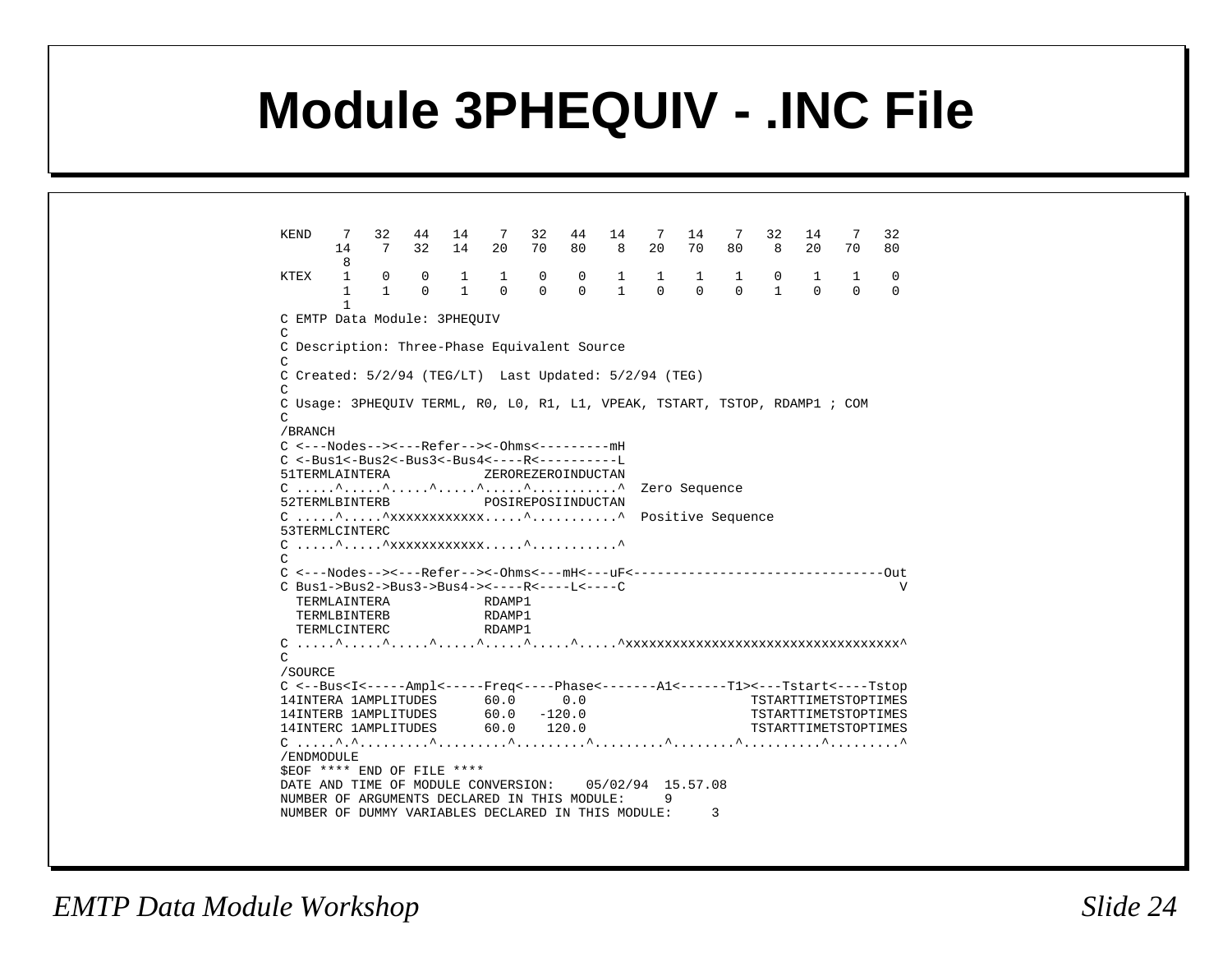#### **Module 3PHEQUIV - Usage**

```
BEGIN NEW DATA CASE$PREFIX, C:\DOC\MODULE\INCFILE\
$SUFFIX, .INC
\mathcal{C}C <--------------------------------------------------Misc Data------------------CC ----Dt<---Tmax<---Xopt<---Copt
   50E-06 100.E-3.<br>C ......^........^........^.........^
C -Iprnt<--Iplot<-Idoubl<-Kssout<-Maxout<---Ipun<-Memsav<---Icat<-Nenerg
 5001 3 1 1 1 0 0 2 0
C .....^.......^.......^.......^.......^.......^.......^.......^.......^
CC <--------------------------------------------------Circuit Data---------------\capC Source Equivalent
C 2000 kVA, 6% Transformer, 480 V secondary (assume positive and zero seq equal)
CC Usage: 3PHEQUIV TERML, R0, L0, R1, L1, VPEAK, -
C TSTART, TSTOP, RDAMP1 ; COM
\mathcal{C}$INCLUDE 3PHEQUIV 480VB, 0.001, 0.018, 0.001, 0.018, 391.92, -
                    -1.0, 9999.9, 10.0
\mathcal{C}
C <--------------------------------------------------Nodal Output---------------
\Gamma/OUTPUT
\capC BUS-->BUS-->BUS--> 480VBA480VBB480VBCC \ldots \ldots^\ldots \ldots^\ldots \ldots^
BLANK ENDS BRANCHBLANK ENDS SWITCHBLANK ENDS SOURCE
BLANK ENDS OUTPUTBLANK ENDS PLOT
BLANK ENDS CASE
```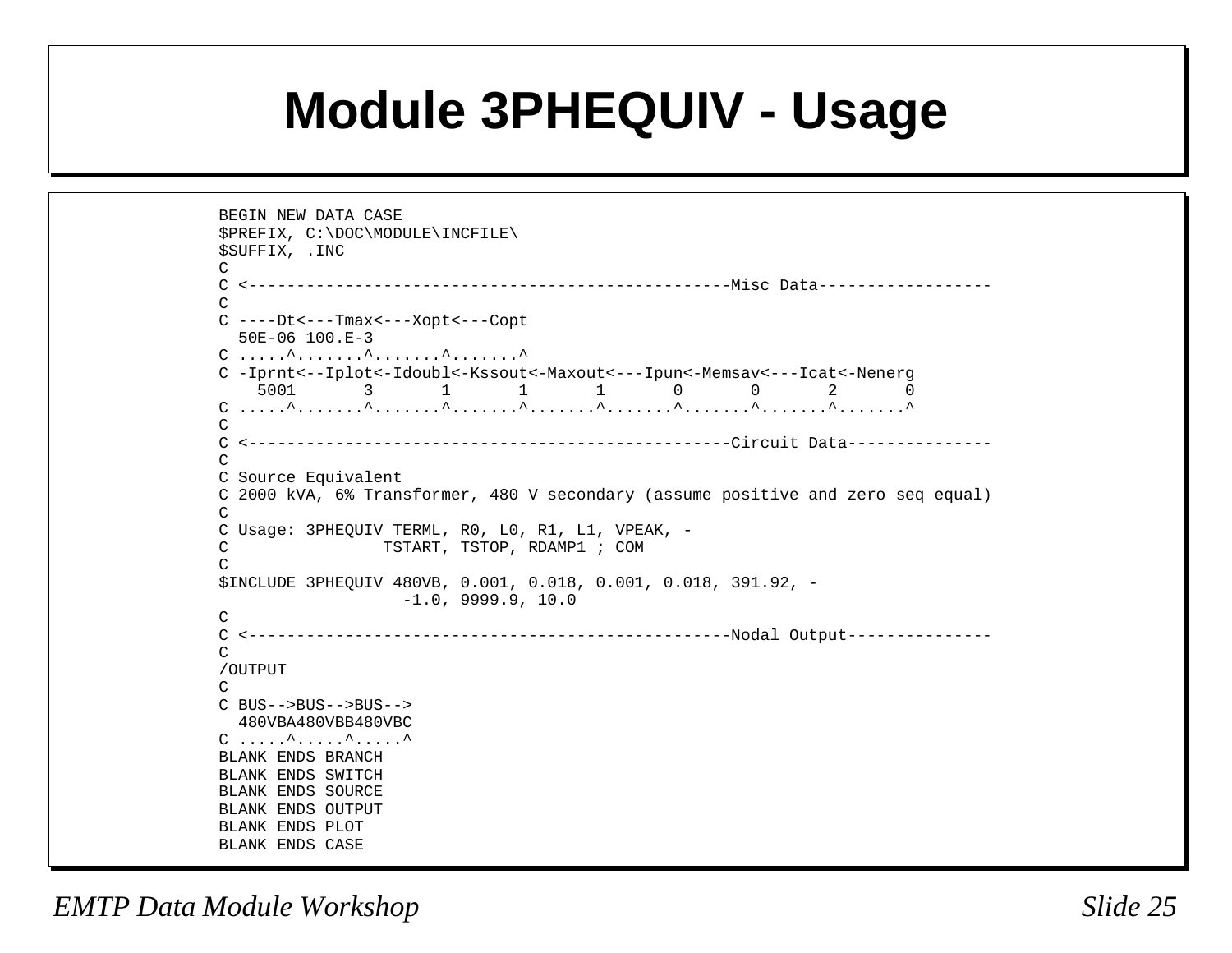#### **Module Example #2 - 6PDIODE**



*EMTP Data Module Workshop Slide 26*